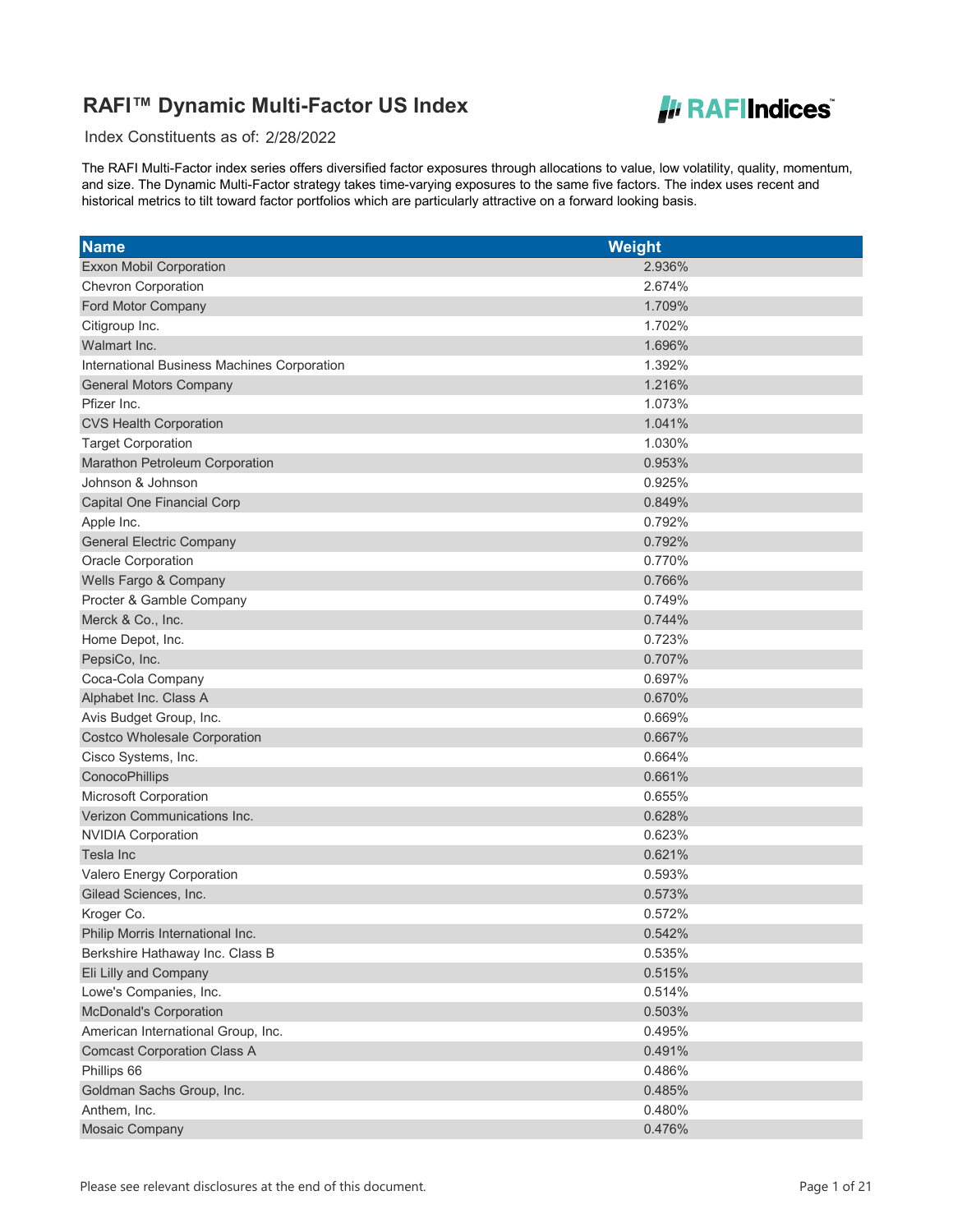

Index Constituents as of: 2/28/2022

| <b>Name</b>                         | <b>Weight</b> |
|-------------------------------------|---------------|
| Qualcomm Incorporated               | 0.473%        |
| Walgreens Boots Alliance Inc        | 0.470%        |
| McKesson Corporation                | 0.456%        |
| Altria Group Inc                    | 0.432%        |
| Macy's Inc                          | 0.425%        |
| Travelers Companies, Inc.           | 0.418%        |
| UnitedHealth Group Incorporated     | 0.418%        |
| <b>Danaher Corporation</b>          | 0.397%        |
| JPMorgan Chase & Co.                | 0.390%        |
| <b>Walt Disney Company</b>          | 0.371%        |
| Occidental Petroleum Corporation    | 0.368%        |
| <b>Accenture Plc Class A</b>        | 0.362%        |
| Archer-Daniels-Midland Company      | 0.354%        |
| Applied Materials, Inc.             | 0.353%        |
| <b>Exelon Corporation</b>           | 0.353%        |
| Cardinal Health, Inc.               | 0.351%        |
| Prudential Financial, Inc.          | 0.350%        |
| LyondellBasell Industries NV        | 0.349%        |
| AT&T Inc.                           | 0.336%        |
| MetLife, Inc.                       | 0.335%        |
| Marathon Oil Corporation            | 0.334%        |
| United Parcel Service, Inc. Class B | 0.334%        |
| Alcoa Corporation                   | 0.332%        |
| Best Buy Co., Inc.                  | 0.331%        |
| Baker Hughes Company Class A        | 0.328%        |
| Devon Energy Corporation            | 0.327%        |
| Lockheed Martin Corporation         | 0.322%        |
| <b>Discover Financial Services</b>  | 0.320%        |
| Corning Inc                         | 0.305%        |
| Hewlett Packard Enterprise Co.      | 0.305%        |
| AutoZone, Inc.                      | 0.303%        |
| <b>Bank of America Corp</b>         | 0.299%        |
| Bristol-Myers Squibb Company        | 0.298%        |
| Kohl's Corporation                  | 0.297%        |
| Ally Financial Inc                  | 0.288%        |
| <b>Union Pacific Corporation</b>    | 0.285%        |
| Tyson Foods, Inc. Class A           | 0.271%        |
| Motorola Solutions, Inc.            | 0.265%        |
| ResMed Inc.                         | 0.264%        |
| <b>Allstate Corporation</b>         | 0.251%        |
| Northrop Grumman Corporation        | 0.247%        |
| eBay Inc.                           | 0.244%        |
| MSCI Inc. Class A                   | 0.241%        |
| <b>Starbucks Corporation</b>        | 0.238%        |
| Marsh & McLennan Companies, Inc.    | 0.233%        |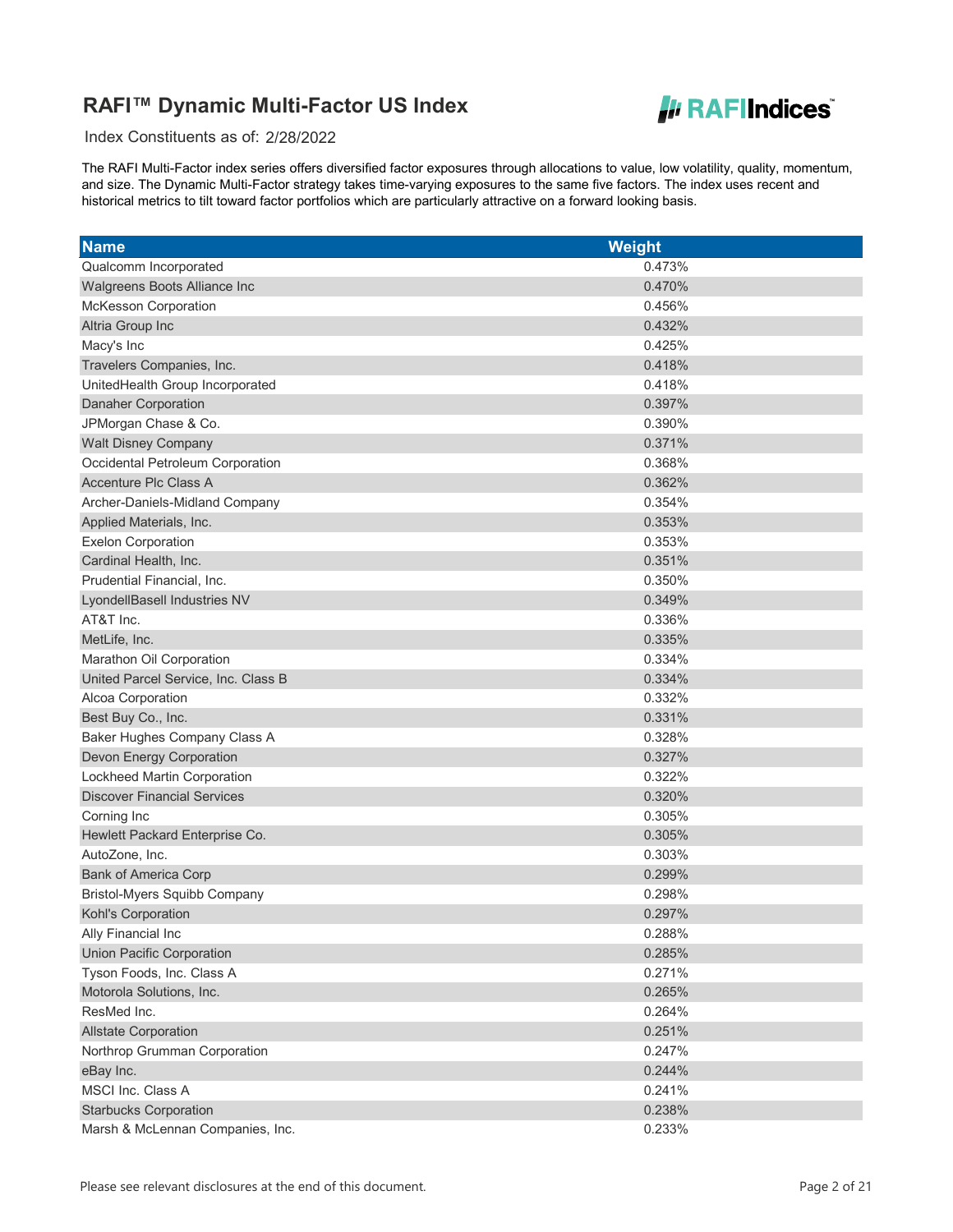

Index Constituents as of: 2/28/2022

| <b>Name</b>                          | <b>Weight</b> |
|--------------------------------------|---------------|
| 3M Company                           | 0.229%        |
| Bath & Body Works, Inc.              | 0.226%        |
| Generac Holdings Inc.                | 0.223%        |
| Mondelez International, Inc. Class A | 0.222%        |
| Domino's Pizza, Inc.                 | 0.222%        |
| Schlumberger NV                      | 0.220%        |
| Amgen Inc.                           | 0.213%        |
| Williams-Sonoma, Inc.                | 0.212%        |
| <b>HCA Healthcare Inc</b>            | 0.208%        |
| Lumen Technologies, Inc.             | 0.205%        |
| Freeport-McMoRan, Inc.               | 0.205%        |
| Visa Inc. Class A                    | 0.203%        |
| Dick's Sporting Goods, Inc.          | 0.199%        |
| <b>Bunge Limited</b>                 | 0.198%        |
| Quanta Services, Inc.                | 0.198%        |
| Intuit Inc.                          | 0.197%        |
| Texas Instruments Incorporated       | 0.191%        |
| Kraft Heinz Company                  | 0.190%        |
| Pool Corporation                     | 0.186%        |
| Chubb Limited                        | 0.184%        |
| NIKE, Inc. Class B                   | 0.183%        |
| Bed Bath & Beyond Inc.               | 0.182%        |
| Chipotle Mexican Grill, Inc.         | 0.180%        |
| O'Reilly Automotive, Inc.            | 0.178%        |
| HP Inc.                              | 0.178%        |
| Colgate-Palmolive Company            | 0.177%        |
| American Airlines Group, Inc.        | 0.177%        |
| CME Group Inc. Class A               | 0.176%        |
| LPL Financial Holdings Inc.          | 0.176%        |
| Mettler-Toledo International Inc.    | 0.176%        |
| Interpublic Group of Companies, Inc. | 0.172%        |
| <b>Whirlpool Corporation</b>         | 0.171%        |
| Blackstone Inc.                      | 0.170%        |
| Invitation Homes, Inc.               | 0.169%        |
| AutoNation, Inc.                     | 0.169%        |
| Yum! Brands, Inc.                    | 0.169%        |
| Extra Space Storage Inc.             | 0.169%        |
| Estee Lauder Companies Inc. Class A  | 0.168%        |
| <b>Nucor Corporation</b>             | 0.167%        |
| Palo Alto Networks, Inc.             | 0.167%        |
| <b>WestRock Company</b>              | 0.167%        |
| Moderna, Inc.                        | 0.160%        |
| <b>TJX Companies Inc</b>             | 0.158%        |
| Prologis, Inc.                       | 0.157%        |
| Juniper Networks, Inc.               | 0.156%        |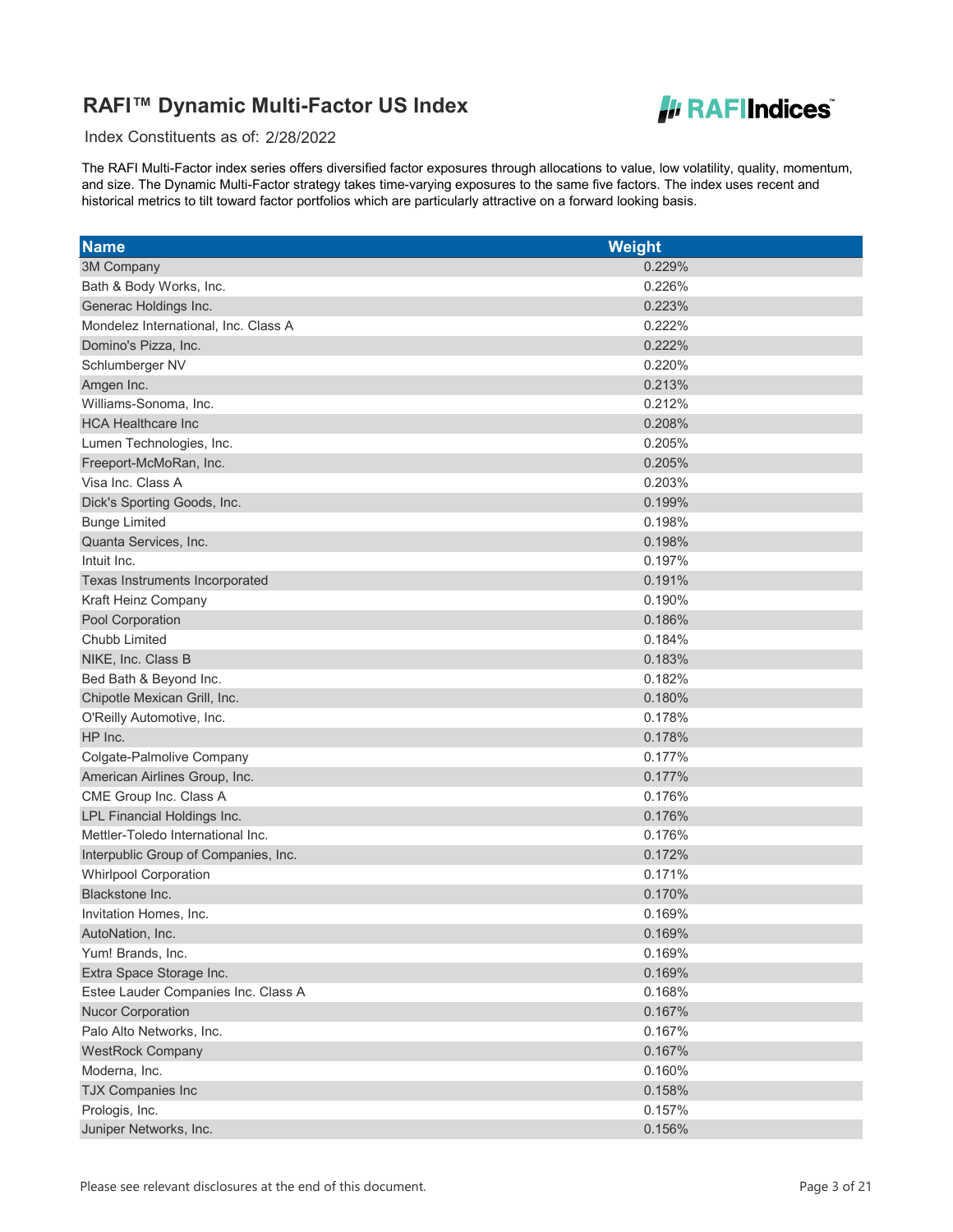

Index Constituents as of: 2/28/2022

| <b>Name</b>                             | <b>Weight</b> |
|-----------------------------------------|---------------|
| <b>Lincoln National Corporation</b>     | 0.156%        |
| <b>Duke Realty Corporation</b>          | 0.156%        |
| <b>Public Storage</b>                   | 0.156%        |
| American Tower Corporation              | 0.156%        |
| Paramount Global Class B                | 0.155%        |
| <b>Camden Property Trust</b>            | 0.153%        |
| Waste Management, Inc.                  | 0.152%        |
| <b>KLA Corporation</b>                  | 0.152%        |
| Equifax Inc.                            | 0.151%        |
| Franklin Resources, Inc.                | 0.151%        |
| <b>Sysco Corporation</b>                | 0.150%        |
| IDEXX Laboratories, Inc.                | 0.149%        |
| Broadridge Financial Solutions, Inc.    | 0.149%        |
| Invesco Ltd.                            | 0.148%        |
| Old Dominion Freight Line, Inc.         | 0.145%        |
| Molina Healthcare, Inc.                 | 0.145%        |
| <b>Tenet Healthcare Corporation</b>     | 0.144%        |
| Raytheon Technologies Corporation       | 0.144%        |
| <b>AES Corporation</b>                  | 0.144%        |
| <b>Carnival Corporation</b>             | 0.143%        |
| Automatic Data Processing, Inc.         | 0.143%        |
| Fortinet, Inc.                          | 0.141%        |
| NOV Inc.                                | 0.141%        |
| S&P Global, Inc.                        | 0.140%        |
| News Corporation Class A                | 0.140%        |
| Mastercard Incorporated Class A         | 0.139%        |
| Ulta Beauty Inc                         | 0.138%        |
| West Pharmaceutical Services, Inc.      | 0.137%        |
| UDR, Inc.                               | 0.136%        |
| Olin Corporation                        | 0.136%        |
| Broadcom Inc.                           | 0.135%        |
| Antero Resources Corporation            | 0.132%        |
| Charter Communications, Inc. Class A    | 0.132%        |
| Brown & Brown, Inc.                     | 0.131%        |
| United Therapeutics Corporation         | 0.130%        |
| Booking Holdings Inc.                   | 0.128%        |
| Sun Communities, Inc.                   | 0.128%        |
| <b>Avery Dennison Corporation</b>       | 0.127%        |
| <b>AGCO Corporation</b>                 | 0.127%        |
| <b>Constellation Energy Corporation</b> | 0.127%        |
| L3Harris Technologies Inc               | 0.127%        |
| Baxter International Inc.               | 0.124%        |
| United States Steel Corporation         | 0.123%        |
| Reliance Steel & Aluminum Co.           | 0.123%        |
| Morgan Stanley                          | 0.120%        |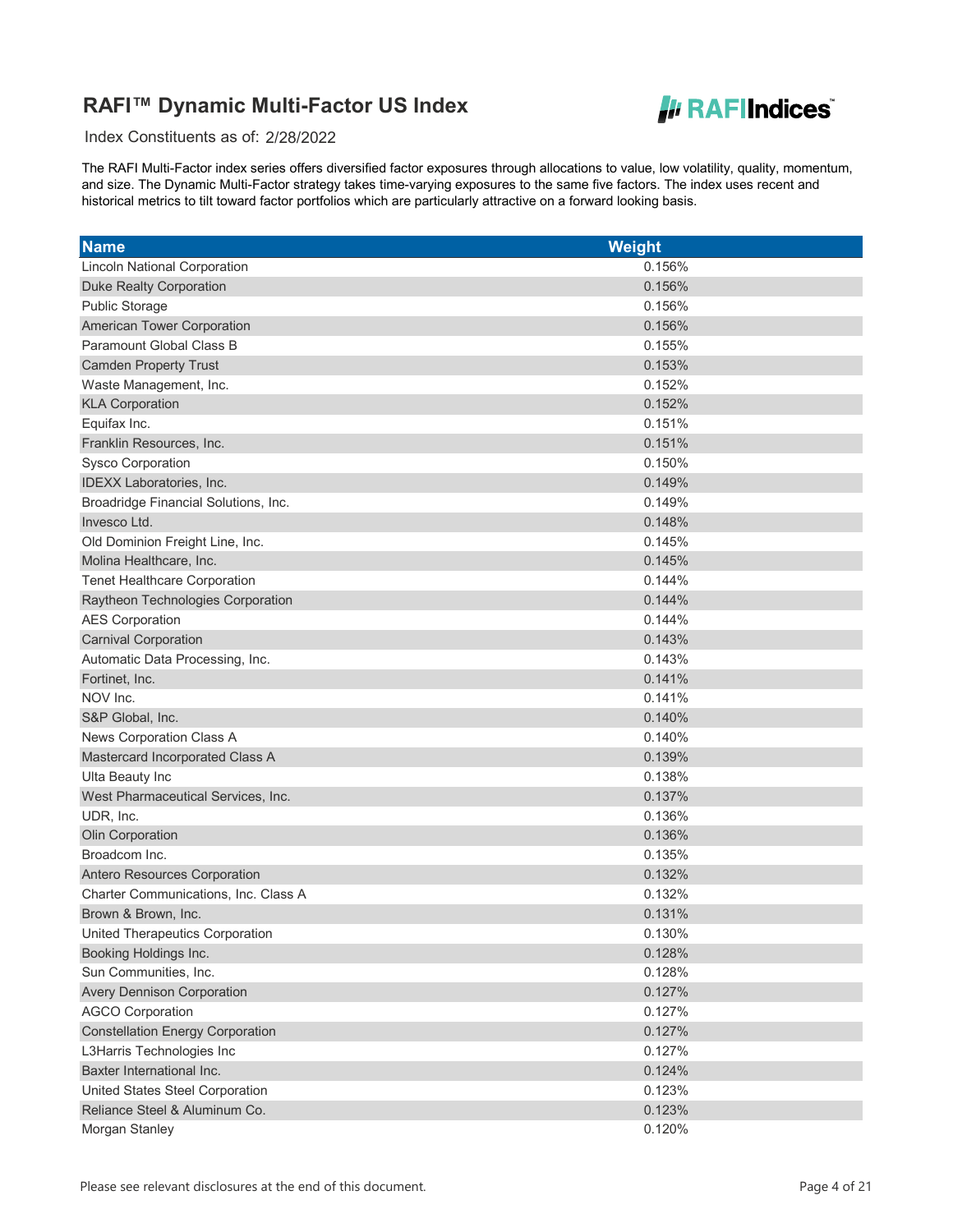

Index Constituents as of: 2/28/2022

| <b>Name</b>                                     | Weight |
|-------------------------------------------------|--------|
| Murphy Oil Corporation                          | 0.120% |
| Charles Schwab Corp                             | 0.119% |
| Kinder Morgan Inc Class P                       | 0.119% |
| American Eagle Outfitters, Inc.                 | 0.119% |
| Booz Allen Hamilton Holding Corporation Class A | 0.119% |
| General Mills, Inc.                             | 0.119% |
| Sealed Air Corporation                          | 0.119% |
| Unum Group                                      | 0.118% |
| DexCom, Inc.                                    | 0.117% |
| Jack Henry & Associates, Inc.                   | 0.117% |
| <b>Dollar General Corporation</b>               | 0.117% |
| Goodyear Tire & Rubber Company                  | 0.115% |
| Bread Financial Holdings, Inc.                  | 0.115% |
| <b>SM Energy Company</b>                        | 0.114% |
| Emerson Electric Co.                            | 0.113% |
| Simon Property Group, Inc.                      | 0.113% |
| <b>Tractor Supply Company</b>                   | 0.112% |
| Kimberly-Clark Corporation                      | 0.112% |
| <b>Western Digital Corporation</b>              | 0.112% |
| Vail Resorts, Inc.                              | 0.112% |
| <b>Synchrony Financial</b>                      | 0.112% |
| HollyFrontier Corp.                             | 0.108% |
| Liberty Media Corp. Series C Liberty SiriusXM   | 0.108% |
| Lam Research Corporation                        | 0.108% |
| SeaWorld Entertainment, Inc.                    | 0.107% |
| <b>Hess Corporation</b>                         | 0.107% |
| American Express Company                        | 0.106% |
| Paychex, Inc.                                   | 0.105% |
| Oshkosh Corp                                    | 0.105% |
| <b>SVB Financial Group</b>                      | 0.104% |
| DXC Technology Co.                              | 0.104% |
| Gap, Inc.                                       | 0.103% |
| T. Rowe Price Group                             | 0.103% |
| DaVita Inc.                                     | 0.103% |
| Signet Jewelers Limited                         | 0.102% |
| Verisk Analytics Inc                            | 0.102% |
| <b>Fluor Corporation</b>                        | 0.101% |
| Abercrombie & Fitch Co. Class A                 | 0.100% |
| Progressive Corporation                         | 0.099% |
| <b>Regency Centers Corporation</b>              | 0.099% |
| McCormick & Company, Incorporated               | 0.099% |
| Sprouts Farmers Market, Inc.                    | 0.099% |
| Service Corporation International               | 0.098% |
| Pentair plc                                     | 0.098% |
| <b>CSX Corporation</b>                          | 0.098% |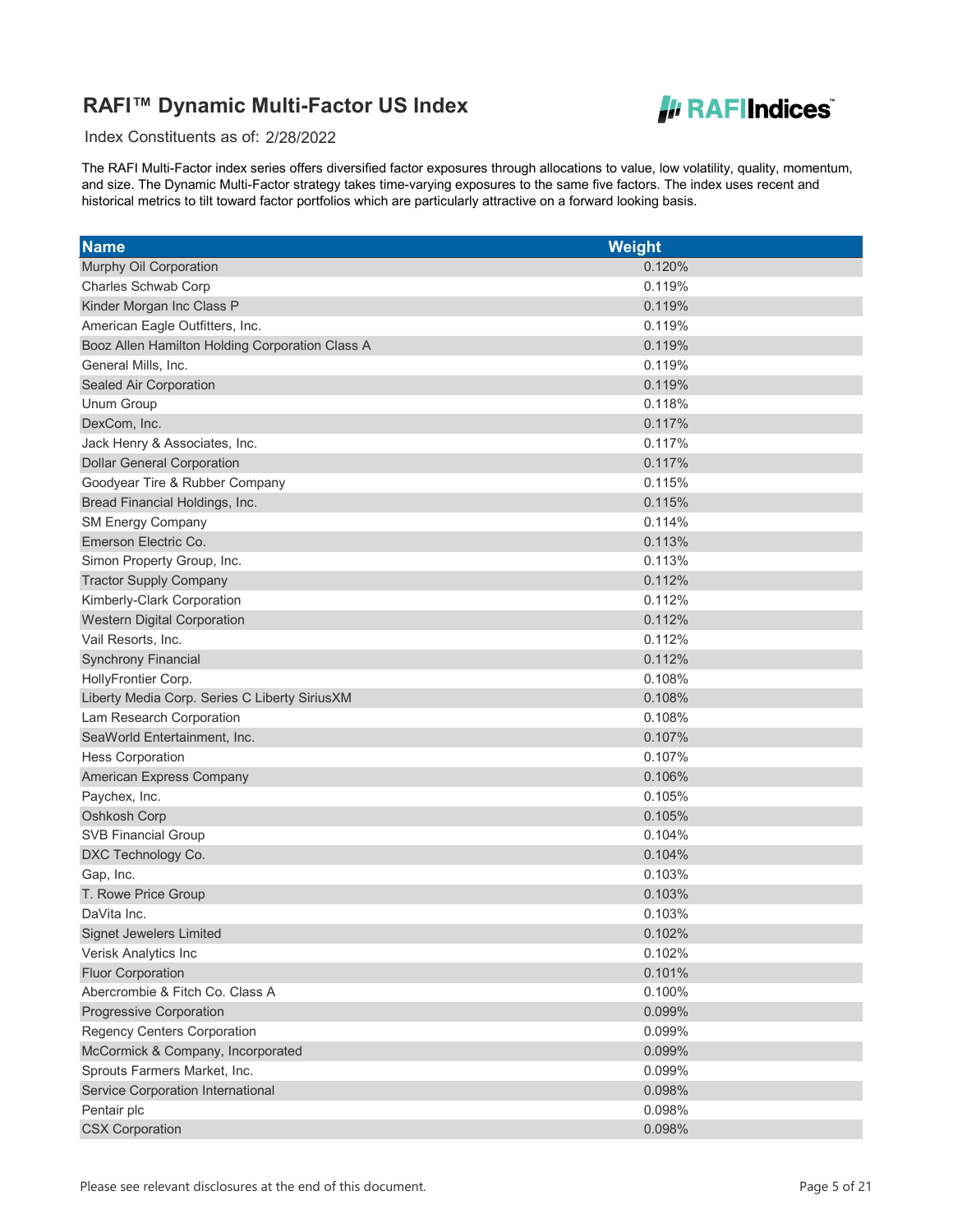

Index Constituents as of: 2/28/2022

| <b>Name</b>                                       | <b>Weight</b> |
|---------------------------------------------------|---------------|
| BlackRock, Inc.                                   | 0.098%        |
| Expeditors International of Washington, Inc.      | 0.098%        |
| Six Flags Entertainment Corporation               | 0.098%        |
| <b>Graphic Packaging Holding Company</b>          | 0.098%        |
| W. P. Carey Inc.                                  | 0.097%        |
| Crown Holdings, Inc.                              | 0.097%        |
| Sherwin-Williams Company                          | 0.097%        |
| Intuitive Surgical, Inc.                          | 0.096%        |
| Louisiana-Pacific Corporation                     | 0.096%        |
| Synaptics Incorporated                            | 0.095%        |
| Arrow Electronics, Inc.                           | 0.094%        |
| Gartner, Inc.                                     | 0.094%        |
| Deere & Company                                   | 0.094%        |
| <b>Ball Corporation</b>                           | 0.094%        |
| Caterpillar Inc.                                  | 0.093%        |
| Spirit AeroSystems Holdings, Inc. Class A         | 0.093%        |
| Xylem Inc.                                        | 0.092%        |
| Lennox International Inc.                         | 0.092%        |
| Performance Food Group Company                    | 0.091%        |
| Cheniere Energy, Inc.                             | 0.091%        |
| Wendy's Company                                   | 0.091%        |
| <b>First Republic Bank</b>                        | 0.091%        |
| <b>AECOM</b>                                      | 0.091%        |
| Omnicom Group Inc                                 | 0.090%        |
| <b>Brunswick Corporation</b>                      | 0.089%        |
| A. O. Smith Corporation                           | 0.089%        |
| Knight-Swift Transportation Holdings Inc. Class A | 0.089%        |
| Scotts Miracle-Gro Company Class A                | 0.088%        |
| Patterson-UTI Energy, Inc.                        | 0.088%        |
| Jabil Inc.                                        | 0.088%        |
| US Foods Holding Corp.                            | 0.088%        |
| Foot Locker, Inc.                                 | 0.087%        |
| Loews Corporation                                 | 0.087%        |
| Life Storage, Inc.                                | 0.087%        |
| KBR, Inc.                                         | 0.086%        |
| Lamar Advertising Company Class A                 | 0.086%        |
| Jacobs Engineering Group Inc.                     | 0.086%        |
| Hanesbrands Inc.                                  | 0.085%        |
| Keysight Technologies Inc                         | 0.085%        |
| Targa Resources Corp.                             | 0.085%        |
| <b>Deckers Outdoor Corporation</b>                | 0.084%        |
| AMC Entertainment Holdings, Inc. Class A          | 0.084%        |
| Illinois Tool Works Inc.                          | 0.084%        |
| <b>Kilroy Realty Corporation</b>                  | 0.084%        |
| <b>Federal Realty Investment Trust</b>            | 0.083%        |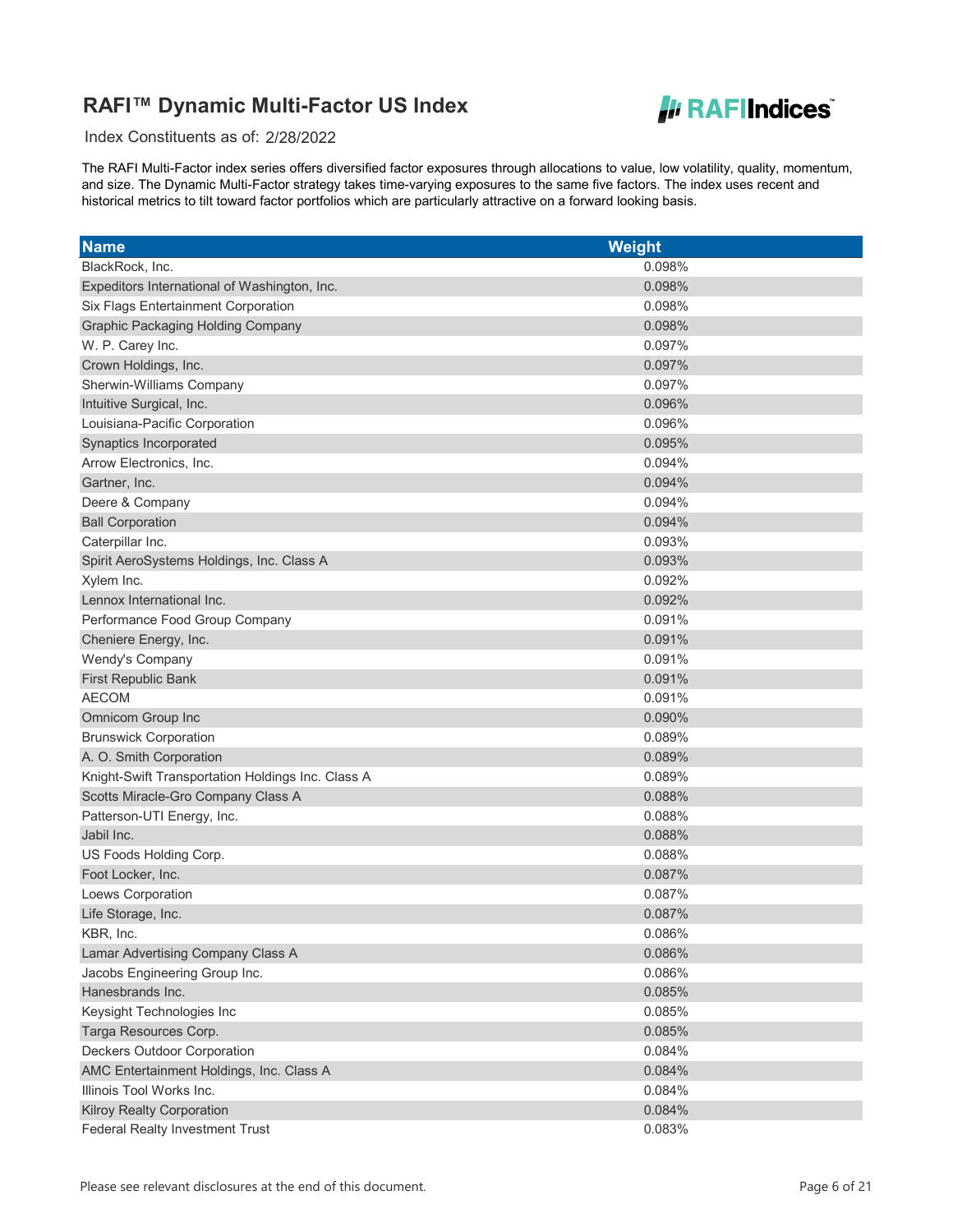

Index Constituents as of: 2/28/2022

| <b>Name</b>                                 | <b>Weight</b> |
|---------------------------------------------|---------------|
| Copart, Inc.                                | 0.083%        |
| Carter's, Inc.                              | 0.082%        |
| Intercontinental Exchange, Inc.             | 0.081%        |
| Arista Networks, Inc.                       | 0.081%        |
| Teradyne, Inc.                              | 0.080%        |
| Brinker International, Inc.                 | 0.080%        |
| C.H. Robinson Worldwide, Inc.               | 0.080%        |
| Hilton Worldwide Holdings Inc               | 0.080%        |
| Lithia Motors, Inc.                         | 0.080%        |
| Rockwell Automation, Inc.                   | 0.080%        |
| <b>Hershey Company</b>                      | 0.080%        |
| <b>Boeing Company</b>                       | 0.080%        |
| CubeSmart                                   | 0.080%        |
| Helmerich & Payne, Inc.                     | 0.080%        |
| CyrusOne Inc.                               | 0.079%        |
| PulteGroup, Inc.                            | 0.079%        |
| Transocean Ltd.                             | 0.078%        |
| Jefferies Financial Group Inc.              | 0.078%        |
| PNC Financial Services Group, Inc.          | 0.078%        |
| JetBlue Airways Corporation                 | 0.078%        |
| Asbury Automotive Group, Inc.               | 0.078%        |
| Cummins Inc.                                | 0.078%        |
| <b>Truist Financial Corporation</b>         | 0.078%        |
| Moody's Corporation                         | 0.078%        |
| American Homes 4 Rent Class A               | 0.077%        |
| NortonLifeLock Inc.                         | 0.077%        |
| Ryder System, Inc.                          | 0.077%        |
| Vistra Corp.                                | 0.076%        |
| ManpowerGroup Inc.                          | 0.076%        |
| Equity LifeStyle Properties, Inc.           | 0.076%        |
| Acuity Brands, Inc.                         | 0.075%        |
| Cracker Barrel Old Country Store, Inc.      | 0.074%        |
| <b>Teradata Corporation</b>                 | 0.074%        |
| Kimco Realty Corporation                    | 0.074%        |
| International Game Technology PLC           | 0.074%        |
| Steel Dynamics, Inc.                        | 0.073%        |
| <b>First American Financial Corporation</b> | 0.073%        |
| Ralph Lauren Corporation Class A            | 0.073%        |
| Murphy USA, Inc.                            | 0.073%        |
| <b>Gentex Corporation</b>                   | 0.072%        |
| <b>Duke Energy Corporation</b>              | 0.072%        |
| NetApp, Inc.                                | 0.072%        |
| Arthur J. Gallagher & Co.                   | 0.072%        |
| Park Hotels & Resorts, Inc.                 | 0.072%        |
| Cheesecake Factory Incorporated             | 0.072%        |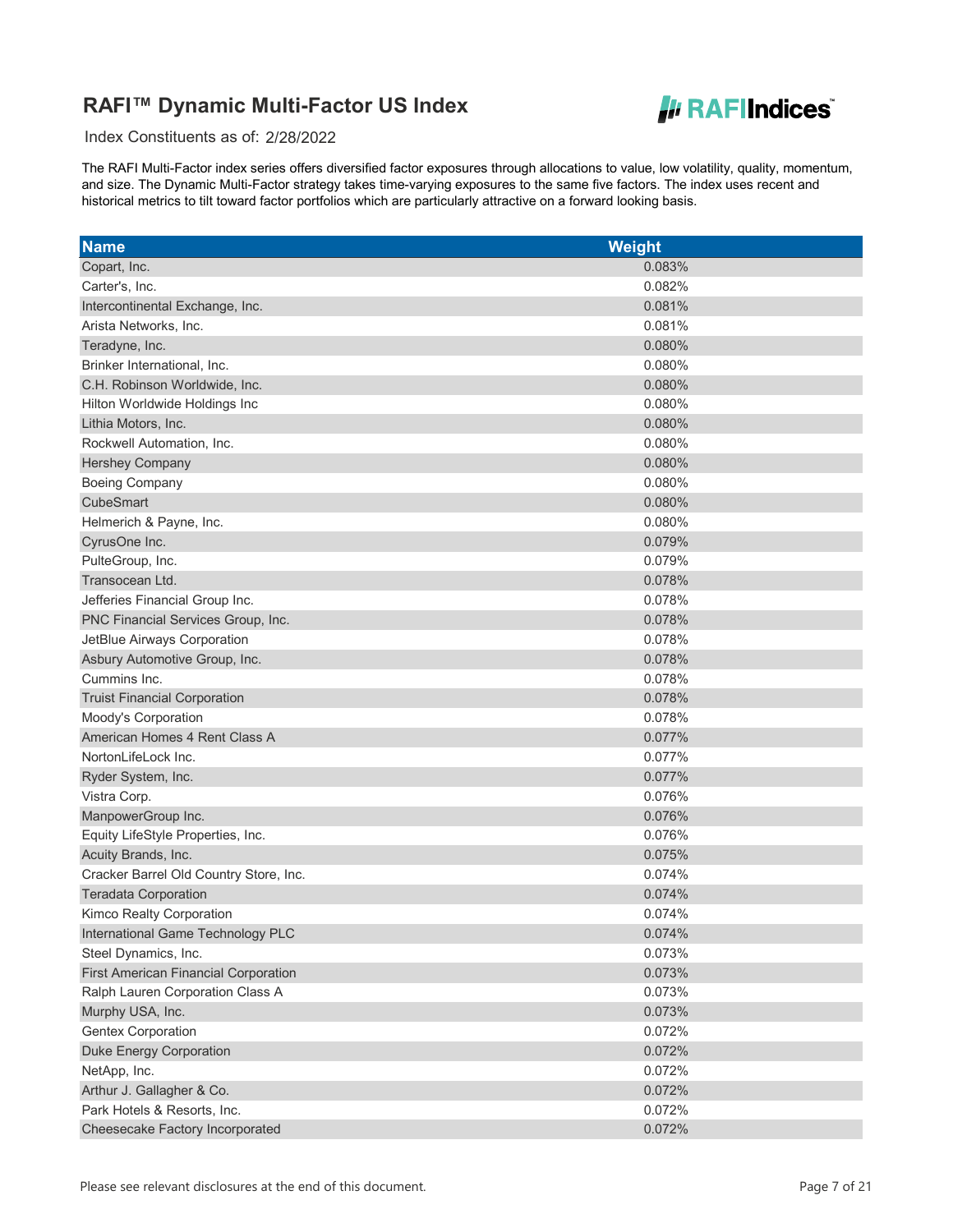

Index Constituents as of: 2/28/2022

| <b>Name</b>                               | <b>Weight</b> |
|-------------------------------------------|---------------|
| <b>Toro Company</b>                       | 0.071%        |
| Aflac Incorporated                        | 0.071%        |
| Molson Coors Beverage Company Class B     | 0.071%        |
| U.S. Bancorp                              | 0.071%        |
| WESCO International, Inc.                 | 0.071%        |
| Starwood Property Trust, Inc.             | 0.071%        |
| <b>NCR Corporation</b>                    | 0.070%        |
| Adient plc                                | 0.070%        |
| <b>Chemed Corporation</b>                 | 0.070%        |
| <b>STERIS Plc</b>                         | 0.070%        |
| Cooper Companies, Inc.                    | 0.069%        |
| H&R Block, Inc.                           | 0.069%        |
| PacWest Bancorp                           | 0.069%        |
| Range Resources Corporation               | 0.068%        |
| Kellogg Company                           | 0.068%        |
| Nordstrom, Inc.                           | 0.068%        |
| Watsco, Inc.                              | 0.068%        |
| Republic Services, Inc.                   | 0.068%        |
| Albemarle Corporation                     | 0.067%        |
| Healthcare Trust of America, Inc. Class A | 0.066%        |
| Gaming and Leisure Properties, Inc.       | 0.066%        |
| Crown Castle International Corp           | 0.066%        |
| Oasis Petroleum Inc                       | 0.066%        |
| <b>Edwards Lifesciences Corporation</b>   | 0.065%        |
| Dollar Tree, Inc.                         | 0.065%        |
| Wyndham Hotels & Resorts, Inc.            | 0.065%        |
| Landstar System, Inc.                     | 0.065%        |
| Zebra Technologies Corporation Class A    | 0.065%        |
| PBF Energy, Inc. Class A                  | 0.064%        |
| Sanderson Farms, Inc.                     | 0.064%        |
| Visteon Corporation                       | 0.064%        |
| EOG Resources, Inc.                       | 0.063%        |
| Penske Automotive Group, Inc.             | 0.063%        |
| <b>Navient Corp</b>                       | 0.063%        |
| ANSYS, Inc.                               | 0.063%        |
| Church & Dwight Co., Inc.                 | 0.063%        |
| NVR, Inc.                                 | 0.062%        |
| Electronic Arts Inc.                      | 0.062%        |
| Waste Connections, Inc.                   | 0.062%        |
| Becton, Dickinson and Company             | 0.062%        |
| Whiting Petroleum Corporation             | 0.062%        |
| RPM International Inc.                    | 0.061%        |
| Robert Half International Inc.            | 0.061%        |
| Group 1 Automotive, Inc.                  | 0.061%        |
| <b>Commercial Metals Company</b>          | 0.061%        |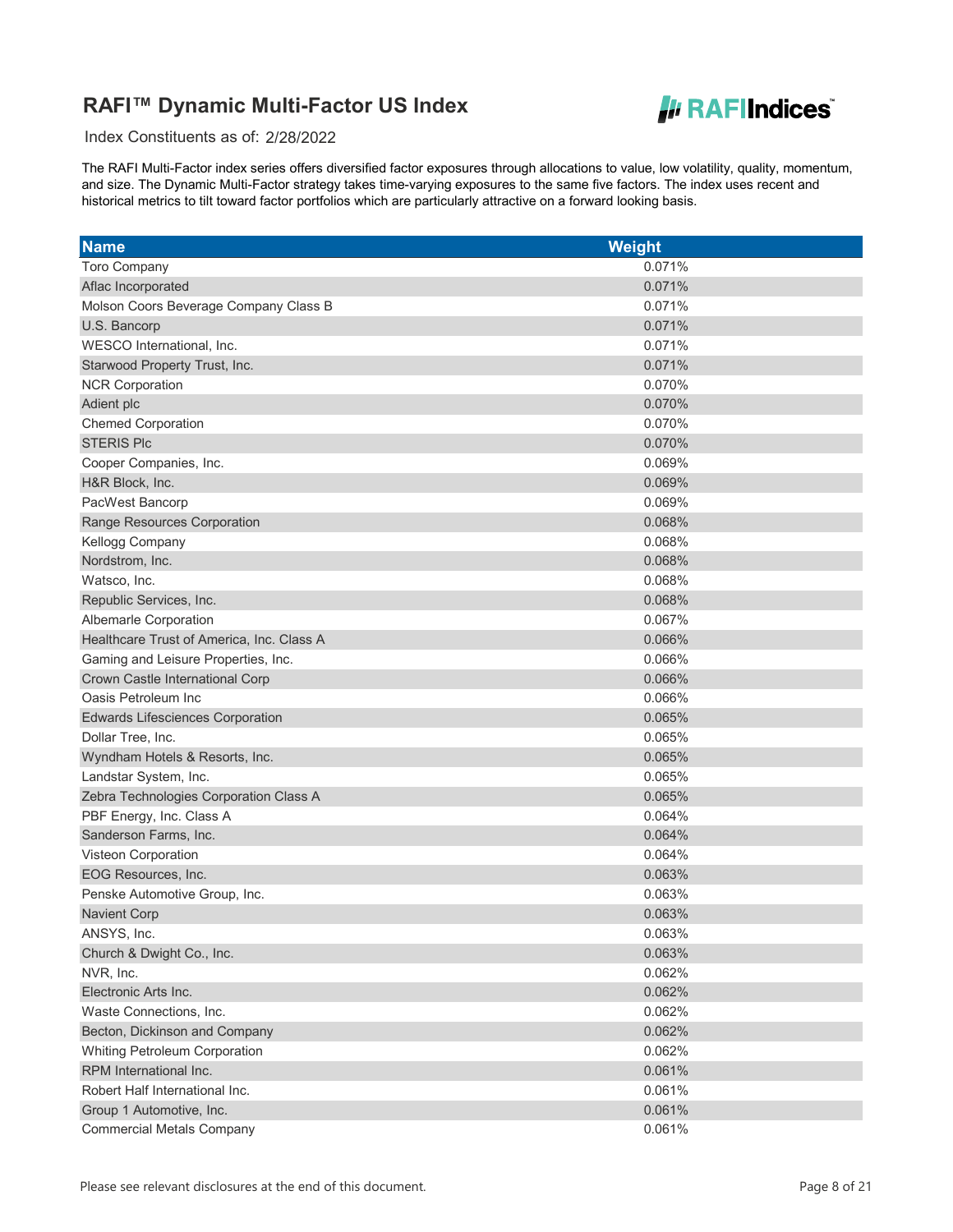

Index Constituents as of: 2/28/2022

| <b>Name</b>                                | <b>Weight</b> |
|--------------------------------------------|---------------|
| Signature Bank                             | 0.060%        |
| Blackstone Mortgage Trust, Inc. Class A    | 0.060%        |
| Evercore Inc Class A                       | 0.059%        |
| Aon Plc Class A                            | 0.059%        |
| <b>Boston Scientific Corporation</b>       | 0.059%        |
| <b>Eastman Chemical Company</b>            | 0.059%        |
| Houlihan Lokey, Inc. Class A               | 0.059%        |
| Monolithic Power Systems, Inc.             | 0.059%        |
| <b>Encompass Health Corporation</b>        | 0.058%        |
| International Flavors & Fragrances Inc.    | 0.058%        |
| <b>Waters Corporation</b>                  | 0.058%        |
| Apple Hospitality REIT Inc                 | 0.058%        |
| Bio-Rad Laboratories, Inc. Class A         | 0.058%        |
| TEGNA, Inc.                                | 0.058%        |
| Lear Corporation                           | 0.058%        |
| ITT, Inc.                                  | 0.058%        |
| Flowers Foods, Inc.                        | 0.058%        |
| Quest Diagnostics Incorporated             | 0.058%        |
| Eaton Corp. Plc                            | 0.058%        |
| Owens & Minor, Inc.                        | 0.058%        |
| <b>Hexcel Corporation</b>                  | 0.057%        |
| Otis Worldwide Corporation                 | 0.056%        |
| Manhattan Associates, Inc.                 | 0.056%        |
| New Residential Investment Corp.           | 0.056%        |
| F5, Inc.                                   | 0.056%        |
| <b>Newmont Corporation</b>                 | 0.056%        |
| Werner Enterprises, Inc.                   | 0.056%        |
| First Industrial Realty Trust, Inc.        | 0.055%        |
| Macerich Company                           | 0.055%        |
| <b>Terex Corporation</b>                   | 0.055%        |
| Pioneer Natural Resources Company          | 0.054%        |
| Churchill Downs Incorporated               | 0.054%        |
| Cinemark Holdings, Inc.                    | 0.054%        |
| Darden Restaurants, Inc.                   | 0.054%        |
| CACI International Inc Class A             | 0.054%        |
| Allison Transmission Holdings, Inc.        | 0.054%        |
| <b>Genpact Limited</b>                     | 0.054%        |
| Casey's General Stores, Inc.               | 0.054%        |
| Liberty Broadband Corp. Class C            | 0.054%        |
| <b>General Dynamics Corporation</b>        | 0.054%        |
| Aptargroup, Inc.                           | 0.054%        |
| Laboratory Corporation of America Holdings | 0.053%        |
| <b>Cerner Corporation</b>                  | 0.053%        |
| Avantor, Inc.                              | 0.053%        |
| Douglas Emmett, Inc                        | 0.053%        |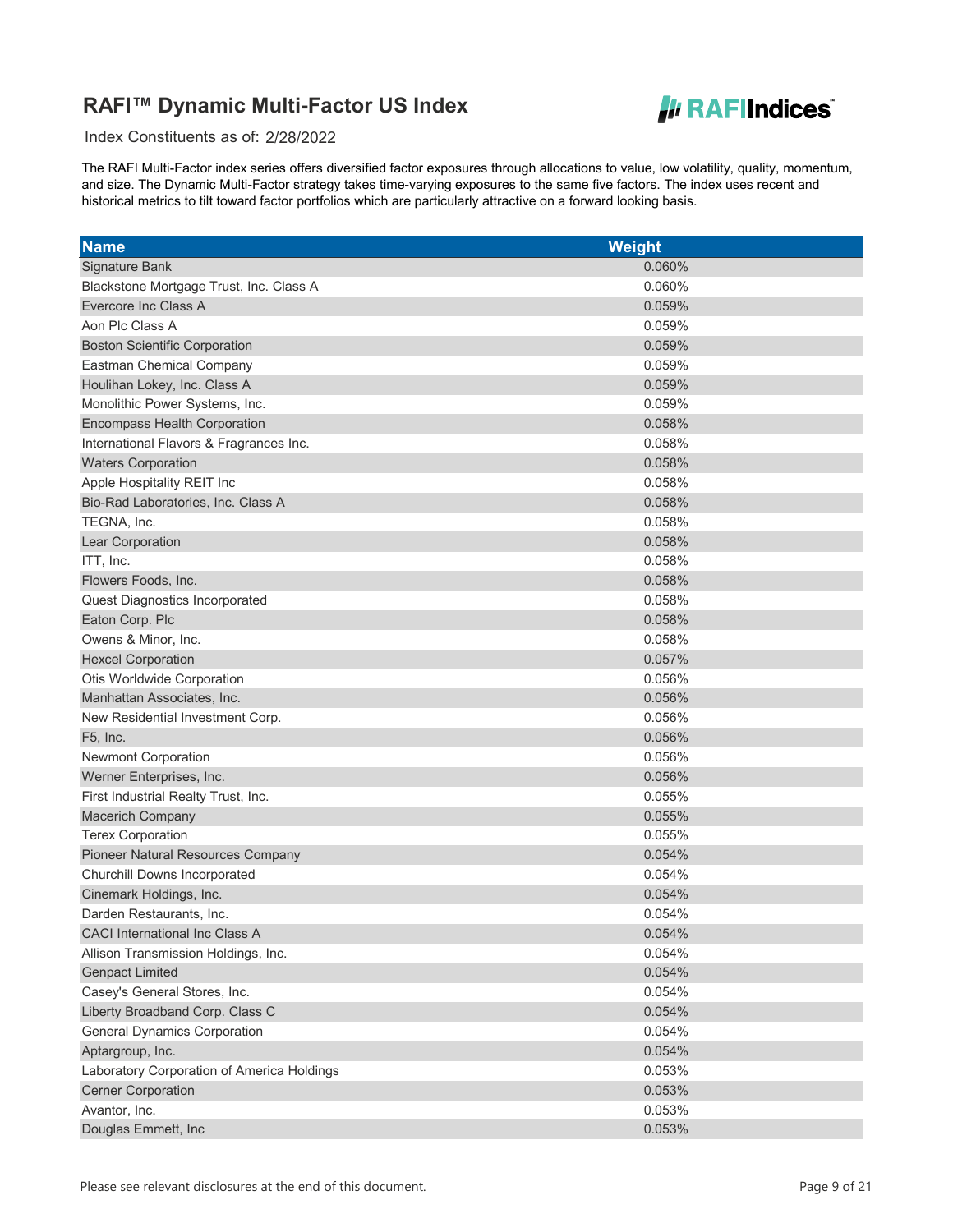

Index Constituents as of: 2/28/2022

| <b>Name</b>                                   | <b>Weight</b> |
|-----------------------------------------------|---------------|
| Brighthouse Financial, Inc.                   | 0.053%        |
| Live Nation Entertainment, Inc.               | 0.053%        |
| <b>Celanese Corporation</b>                   | 0.053%        |
| Constellation Brands, Inc. Class A            | 0.053%        |
| Keurig Dr Pepper Inc.                         | 0.052%        |
| CDK Global, Inc.                              | 0.052%        |
| Fox Corporation Class A                       | 0.052%        |
| Leggett & Platt, Incorporated                 | 0.052%        |
| J.M. Smucker Company                          | 0.052%        |
| Marriott International, Inc. Class A          | 0.052%        |
| Host Hotels & Resorts, Inc.                   | 0.052%        |
| Entegris, Inc.                                | 0.052%        |
| Biogen Inc.                                   | 0.051%        |
| Sonoco Products Company                       | 0.051%        |
| CDW Corp.                                     | 0.051%        |
| <b>Owens Corning</b>                          | 0.051%        |
| Hilton Grand Vacations, Inc.                  | 0.051%        |
| <b>LXP Industrial Trust</b>                   | 0.051%        |
| Realogy Holdings Corp.                        | 0.050%        |
| GameStop Corp. Class A                        | 0.050%        |
| Xerox Holdings Corporation                    | 0.050%        |
| Ares Management Corporation                   | 0.050%        |
| Tempur Sealy International Inc                | 0.050%        |
| Zoetis, Inc. Class A                          | 0.050%        |
| Highwoods Properties, Inc.                    | 0.050%        |
| Warrior Met Coal, Inc.                        | 0.050%        |
| Medical Properties Trust, Inc.                | 0.050%        |
| Boise Cascade Co.                             | 0.049%        |
| <b>CNX Resources Corporation</b>              | 0.049%        |
| Flex Ltd.                                     | 0.049%        |
| Bloomin' Brands, Inc.                         | 0.049%        |
| <b>Bruker Corporation</b>                     | 0.049%        |
| Avnet, Inc.                                   | 0.049%        |
| <b>Bio-Techne Corporation</b>                 | 0.048%        |
| J.B. Hunt Transport Services, Inc.            | 0.048%        |
| FTI Consulting, Inc.                          | 0.048%        |
| PPG Industries, Inc.                          | 0.048%        |
| EastGroup Properties, Inc.                    | 0.047%        |
| Equinix, Inc.                                 | 0.047%        |
| Nordson Corporation                           | 0.047%        |
| SITE Centers Corp.                            | 0.047%        |
| Renewable Energy Group, Inc.                  | 0.046%        |
| Align Technology, Inc.                        | 0.046%        |
| Fidelity National Financial, Inc. - FNF Group | 0.046%        |
| Affiliated Managers Group, Inc.               | 0.046%        |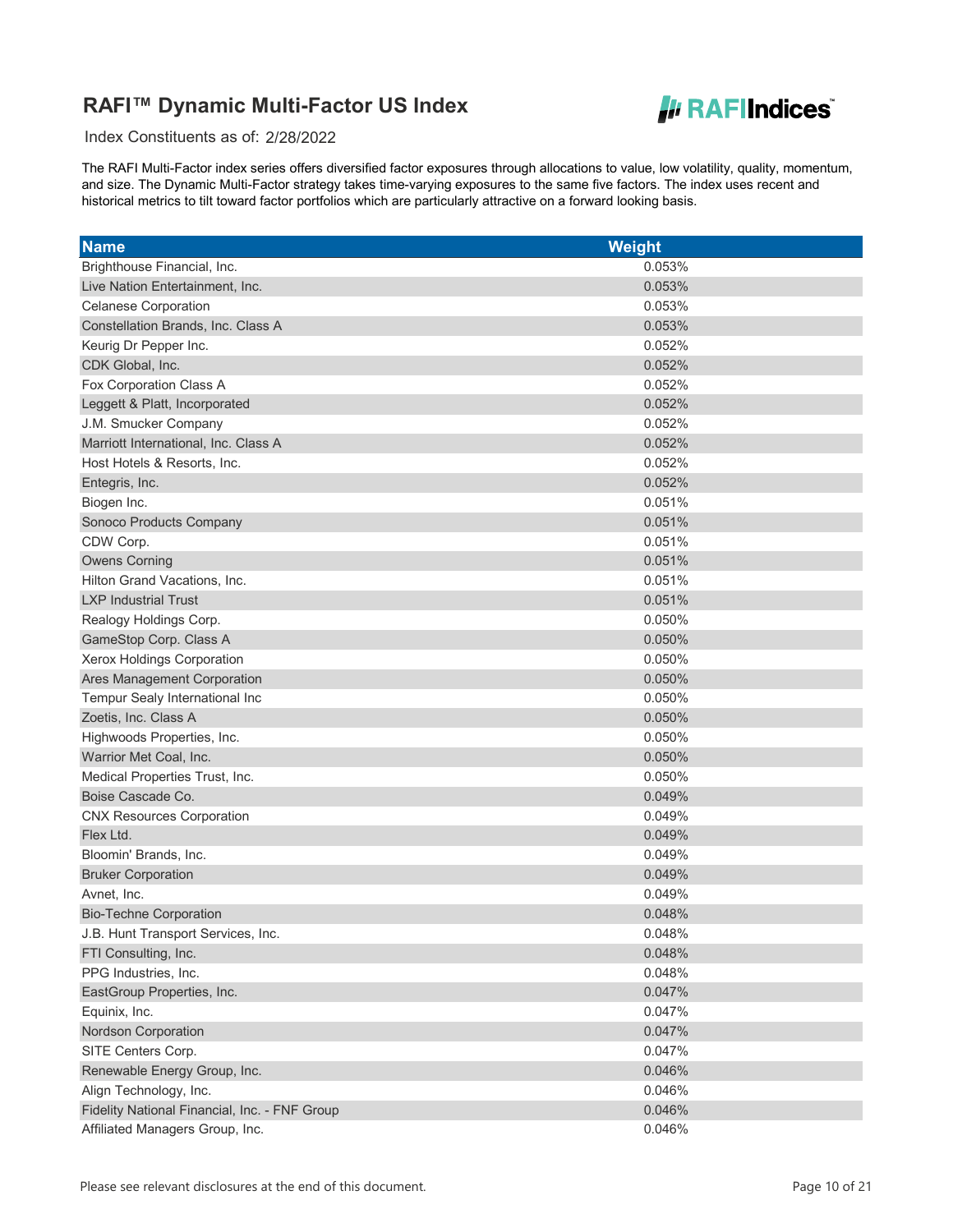

Index Constituents as of: 2/28/2022

| <b>Name</b>                                    | <b>Weight</b> |
|------------------------------------------------|---------------|
| Lincoln Electric Holdings, Inc.                | 0.046%        |
| Hubbell Incorporated Class B                   | 0.046%        |
| W.W. Grainger, Inc.                            | 0.046%        |
| Teledyne Technologies Incorporated             | 0.046%        |
| Ryman Hospitality Properties, Inc.             | 0.045%        |
| <b>Curtiss-Wright Corporation</b>              | 0.045%        |
| Steven Madden, Ltd.                            | 0.045%        |
| Clorox Company                                 | 0.045%        |
| MSC Industrial Direct Co., Inc. Class A        | 0.045%        |
| iHeartMedia, Inc. Class A                      | 0.045%        |
| Jack in the Box Inc.                           | 0.045%        |
| AMN Healthcare Services, Inc.                  | 0.045%        |
| Crane Co.                                      | 0.045%        |
| Teleflex Incorporated                          | 0.044%        |
| <b>Centene Corporation</b>                     | 0.044%        |
| Darling Ingredients Inc.                       | 0.044%        |
| <b>SEI Investments Company</b>                 | 0.044%        |
| Atlas Air Worldwide Holdings, Inc.             | 0.044%        |
| Graco Inc.                                     | 0.044%        |
| Genuine Parts Company                          | 0.044%        |
| <b>Brandywine Realty Trust</b>                 | 0.044%        |
| BWX Technologies, Inc.                         | 0.044%        |
| Johnson Controls International plc             | 0.043%        |
| <b>IDEX Corporation</b>                        | 0.043%        |
| <b>VICI Properties Inc</b>                     | 0.043%        |
| Brown-Forman Corporation Class B               | 0.043%        |
| Charles River Laboratories International, Inc. | 0.043%        |
| Lamb Weston Holdings, Inc.                     | 0.042%        |
| Nu Skin Enterprises, Inc. Class A              | 0.042%        |
| STAG Industrial, Inc.                          | 0.042%        |
| Harley-Davidson, Inc.                          | 0.042%        |
| Kontoor Brands, Inc.                           | 0.042%        |
| Urban Outfitters, Inc.                         | 0.042%        |
| Citrix Systems, Inc.                           | 0.042%        |
| DigitalBridge Group, Inc. Class A              | 0.042%        |
| Morningstar, Inc.                              | 0.041%        |
| Builders FirstSource, Inc.                     | 0.041%        |
| <b>Timken Company</b>                          | 0.041%        |
| Qurate Retail, Inc. Class A                    | 0.041%        |
| <b>AMERCO</b>                                  | 0.041%        |
| Donaldson Company, Inc.                        | 0.041%        |
| Middleby Corporation                           | 0.040%        |
| Humana Inc.                                    | 0.040%        |
| <b>IQVIA Holdings Inc</b>                      | 0.040%        |
| <b>Entergy Corporation</b>                     | 0.040%        |
|                                                |               |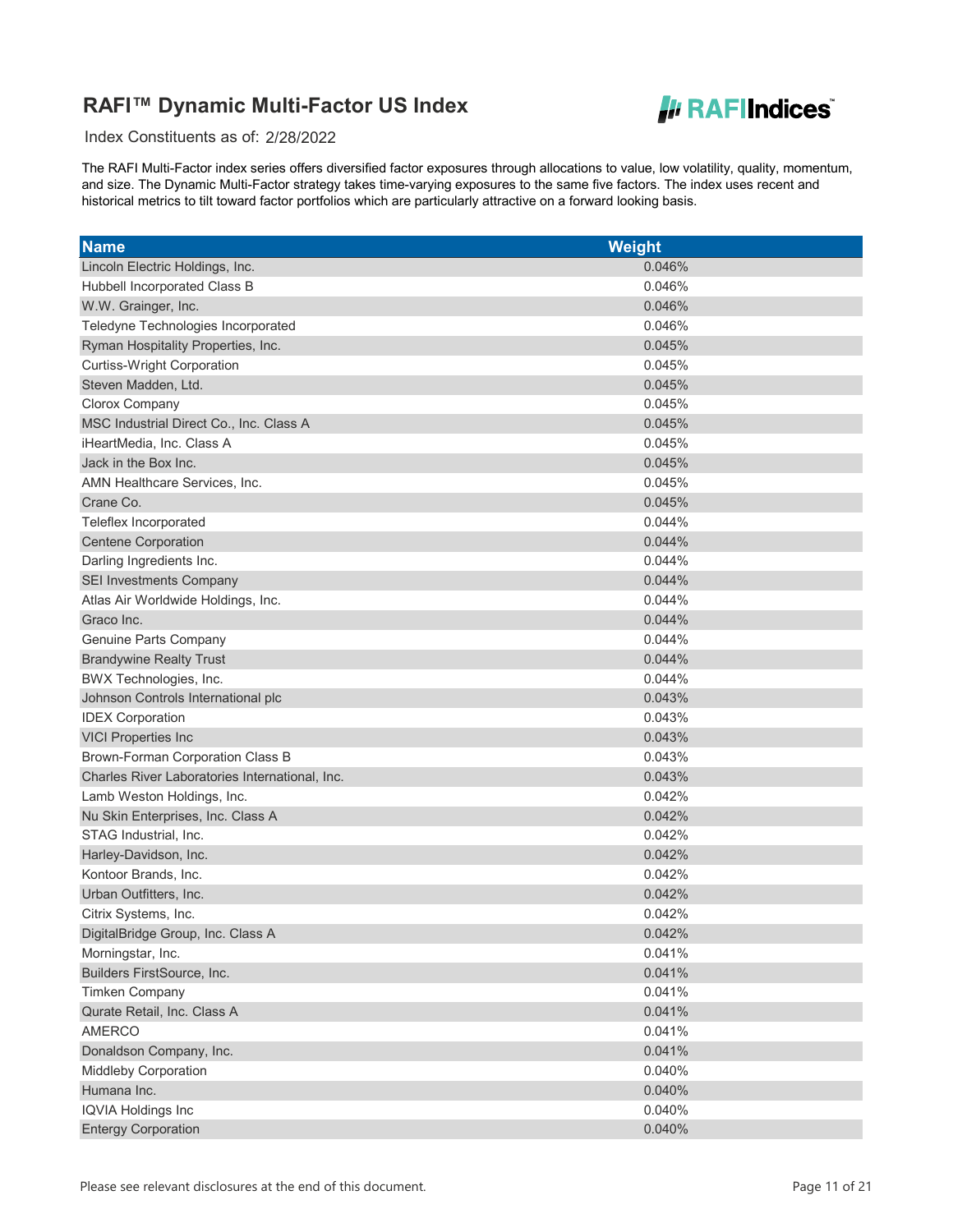

Index Constituents as of: 2/28/2022

| <b>Name</b>                                      | Weight |
|--------------------------------------------------|--------|
| Post Holdings, Inc.                              | 0.040% |
| United Natural Foods, Inc.                       | 0.040% |
| Ecolab Inc.                                      | 0.040% |
| Liberty Global Plc Class C                       | 0.040% |
| National Fuel Gas Company                        | 0.040% |
| Liberty Media Corp. Series C Liberty Formula One | 0.040% |
| Las Vegas Sands Corp.                            | 0.039% |
| Monster Beverage Corporation                     | 0.039% |
| Texas Roadhouse, Inc.                            | 0.039% |
| American Campus Communities, Inc.                | 0.039% |
| Willis Towers Watson Public Limited Company      | 0.039% |
| Coterra Energy Inc.                              | 0.039% |
| Cadence Design Systems, Inc.                     | 0.039% |
| CNO Financial Group, Inc.                        | 0.039% |
| Rayonier Inc.                                    | 0.039% |
| Tri Pointe Homes, Inc.                           | 0.038% |
| Nasdaq, Inc.                                     | 0.038% |
| Conagra Brands, Inc.                             | 0.038% |
| Hawaiian Holdings, Inc.                          | 0.038% |
| Bank of New York Mellon Corp                     | 0.038% |
| Arconic Corp.                                    | 0.038% |
| MAXIMUS, Inc.                                    | 0.038% |
| <b>Amdocs Limited</b>                            | 0.037% |
| Berry Global Group Inc                           | 0.037% |
| Skyworks Solutions, Inc.                         | 0.037% |
| Patterson Companies Incorporated                 | 0.037% |
| Chimera Investment Corporation                   | 0.037% |
| Agilent Technologies, Inc.                       | 0.037% |
| Premier Inc. Class A                             | 0.037% |
| <b>TechnipFMC Plc</b>                            | 0.037% |
| First Horizon Corporation                        | 0.037% |
| V.F. Corporation                                 | 0.037% |
| Fair Isaac Corporation                           | 0.037% |
| <b>Cabot Corporation</b>                         | 0.037% |
| SL Green Realty Corp.                            | 0.036% |
| Carrier Global Corp.                             | 0.036% |
| <b>Encore Wire Corporation</b>                   | 0.036% |
| East West Bancorp, Inc.                          | 0.036% |
| Iron Mountain, Inc.                              | 0.036% |
| TreeHouse Foods, Inc.                            | 0.036% |
| <b>Cousins Properties Incorporated</b>           | 0.036% |
| MarketAxess Holdings Inc.                        | 0.036% |
| Yelp Inc                                         | 0.036% |
| Cable One, Inc.                                  | 0.036% |
| B&G Foods, Inc.                                  | 0.036% |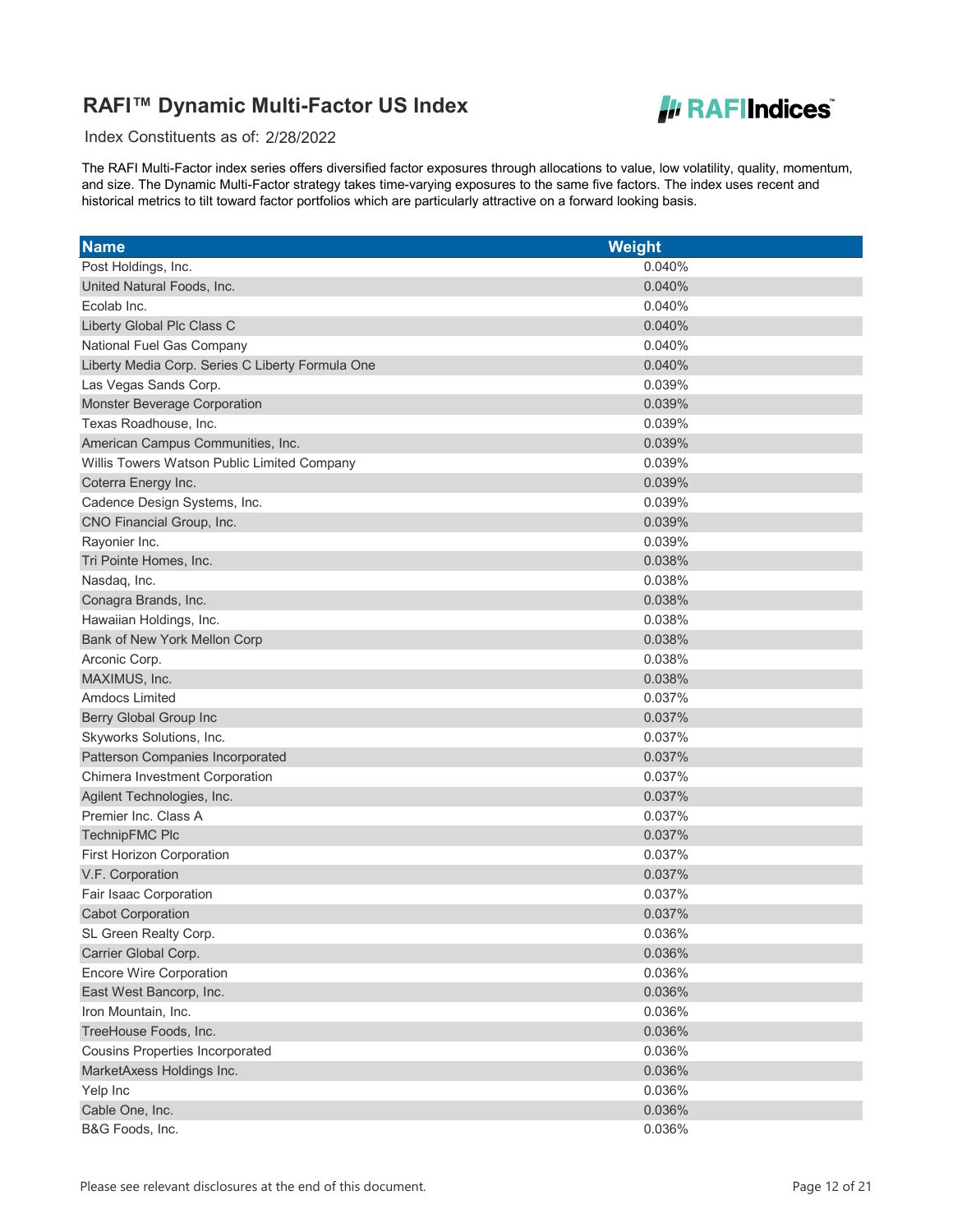

Index Constituents as of: 2/28/2022

| <b>Name</b>                                   | <b>Weight</b> |
|-----------------------------------------------|---------------|
| BorgWarner Inc.                               | 0.036%        |
| Williams Companies, Inc.                      | 0.036%        |
| Dillard's, Inc. Class A                       | 0.036%        |
| <b>Avient Corporation</b>                     | 0.035%        |
| Sabre Corp.                                   | 0.035%        |
| Rollins, Inc.                                 | 0.035%        |
| Two Harbors Investment Corp.                  | 0.035%        |
| Realty Income Corporation                     | 0.035%        |
| Burlington Stores, Inc.                       | 0.035%        |
| VeriSign, Inc.                                | 0.035%        |
| Hanover Insurance Group, Inc.                 | 0.035%        |
| Boston Beer Company, Inc. Class A             | 0.035%        |
| Ross Stores, Inc.                             | 0.035%        |
| New York Community Bancorp, Inc.              | 0.034%        |
| Henry Schein, Inc.                            | 0.034%        |
| Delek US Holdings Inc                         | 0.034%        |
| Callon Petroleum Company                      | 0.034%        |
| <b>Cintas Corporation</b>                     | 0.034%        |
| Welltower Inc                                 | 0.034%        |
| Armstrong World Industries, Inc.              | 0.034%        |
| <b>Sensient Technologies Corporation</b>      | 0.034%        |
| Paramount Group, Inc.                         | 0.034%        |
| EPAM Systems, Inc.                            | 0.034%        |
| Stericycle, Inc.                              | 0.033%        |
| UFP Industries, Inc.                          | 0.033%        |
| KAR Auction Services, Inc.                    | 0.033%        |
| Amkor Technology, Inc.                        | 0.033%        |
| Hawaiian Electric Industries, Inc.            | 0.033%        |
| <b>Equity Commonwealth</b>                    | 0.033%        |
| T-Mobile US, Inc.                             | 0.033%        |
| Herbalife Nutrition Ltd.                      | 0.033%        |
| <b>OUTFRONT Media Inc.</b>                    | 0.032%        |
| <b>MDU Resources Group Inc</b>                | 0.032%        |
| <b>Kite Realty Group Trust</b>                | 0.032%        |
| Dolby Laboratories, Inc. Class A              | 0.032%        |
| Resideo Technologies, Inc.                    | 0.032%        |
| <b>Regal Rexnord Corporation</b>              | 0.032%        |
| Sally Beauty Holdings, Inc.                   | 0.032%        |
| DiamondRock Hospitality Company               | 0.032%        |
| Insight Enterprises, Inc.                     | 0.032%        |
| Sunstone Hotel Investors, Inc.                | 0.032%        |
| Sonic Automotive, Inc. Class A                | 0.031%        |
| Centennial Resource Development, Inc. Class A | 0.031%        |
| Ameriprise Financial, Inc.                    | 0.031%        |
| Rexford Industrial Realty, Inc.               | 0.031%        |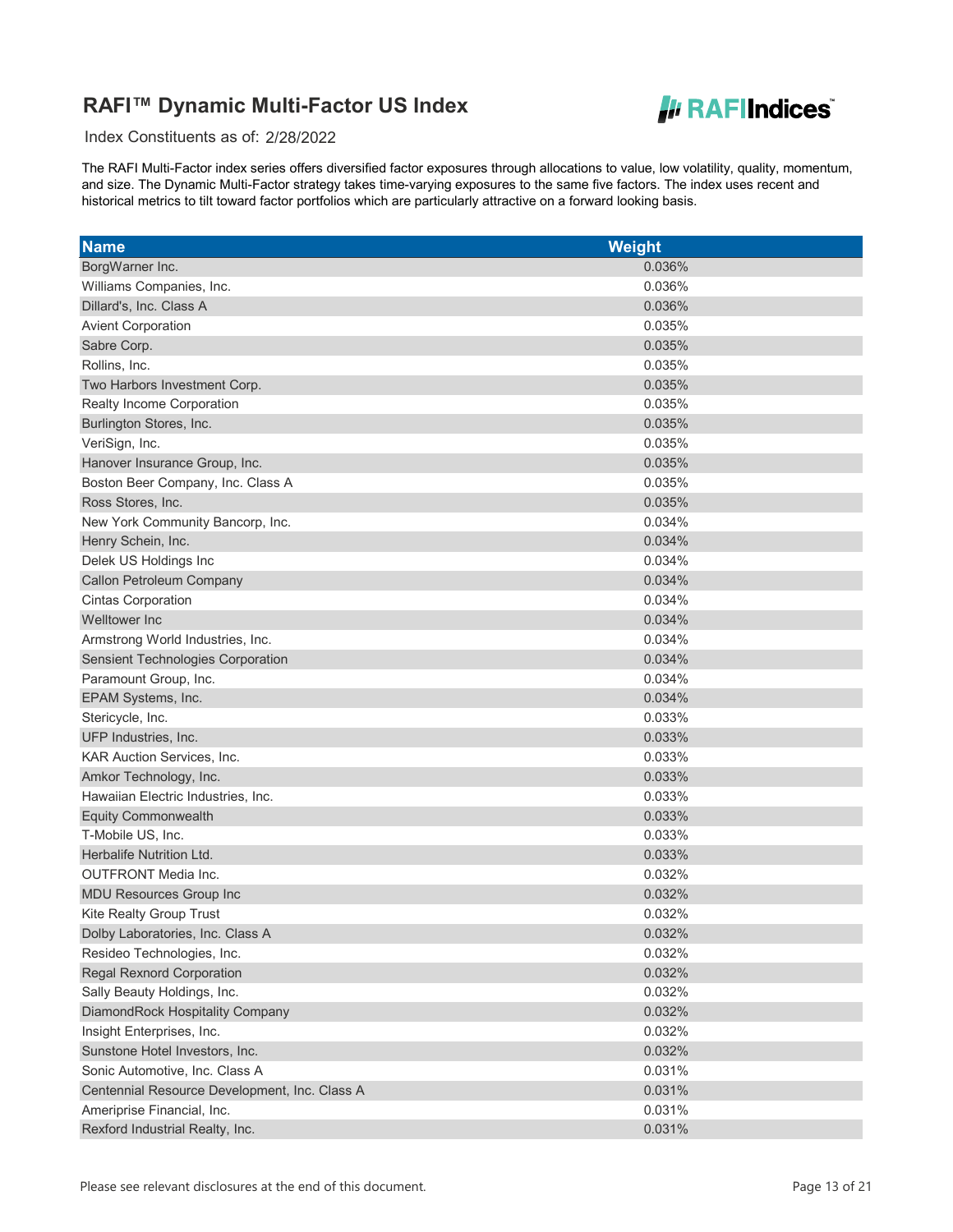

Index Constituents as of: 2/28/2022

| <b>Name</b>                               | Weight |
|-------------------------------------------|--------|
| Activision Blizzard, Inc.                 | 0.031% |
| AvalonBay Communities, Inc.               | 0.031% |
| Dave & Buster's Entertainment, Inc.       | 0.031% |
| ABM Industries Incorporated               | 0.031% |
| Trinity Industries, Inc.                  | 0.031% |
| Annaly Capital Management, Inc.           | 0.031% |
| Buckle, Inc.                              | 0.031% |
| <b>Masimo Corporation</b>                 | 0.031% |
| Concentrix Corporation                    | 0.031% |
| Fifth Third Bancorp                       | 0.031% |
| FactSet Research Systems Inc.             | 0.030% |
| Dana Incorporated                         | 0.030% |
| Integra LifeSciences Holdings Corporation | 0.030% |
| Bright Horizons Family Solutions, Inc.    | 0.030% |
| Eagle Materials Inc.                      | 0.030% |
| M.D.C. Holdings, Inc.                     | 0.030% |
| <b>Corporate Office Properties Trust</b>  | 0.030% |
| Healthcare Services Group, Inc.           | 0.030% |
| Tradeweb Markets, Inc. Class A            | 0.030% |
| <b>Equity Residential</b>                 | 0.030% |
| Red Rock Resorts, Inc. Class A            | 0.029% |
| Federated Hermes, Inc. Class B            | 0.029% |
| CBRE Group, Inc. Class A                  | 0.029% |
| <b>Hormel Foods Corporation</b>           | 0.029% |
| Designer Brands Inc. Class A              | 0.029% |
| <b>MGIC Investment Corporation</b>        | 0.029% |
| Silgan Holdings Inc.                      | 0.029% |
| MillerKnoll, Inc.                         | 0.028% |
| <b>Fastenal Company</b>                   | 0.028% |
| Axalta Coating Systems Ltd.               | 0.028% |
| Western Union Company                     | 0.028% |
| Brookdale Senior Living Inc.              | 0.028% |
| Vishay Intertechnology, Inc.              | 0.028% |
| Meritage Homes Corporation                | 0.028% |
| DENTSPLY SIRONA, Inc.                     | 0.028% |
| NOW Inc.                                  | 0.028% |
| Schneider National, Inc. Class B          | 0.028% |
| Digital Realty Trust, Inc.                | 0.028% |
| Vista Outdoor Inc                         | 0.028% |
| <b>State Street Corporation</b>           | 0.028% |
| Zynga Inc. Class A                        | 0.028% |
| Advance Auto Parts, Inc.                  | 0.028% |
| Greenbrier Companies, Inc.                | 0.028% |
| Cirrus Logic, Inc.                        | 0.027% |
| Lancaster Colony Corporation              | 0.027% |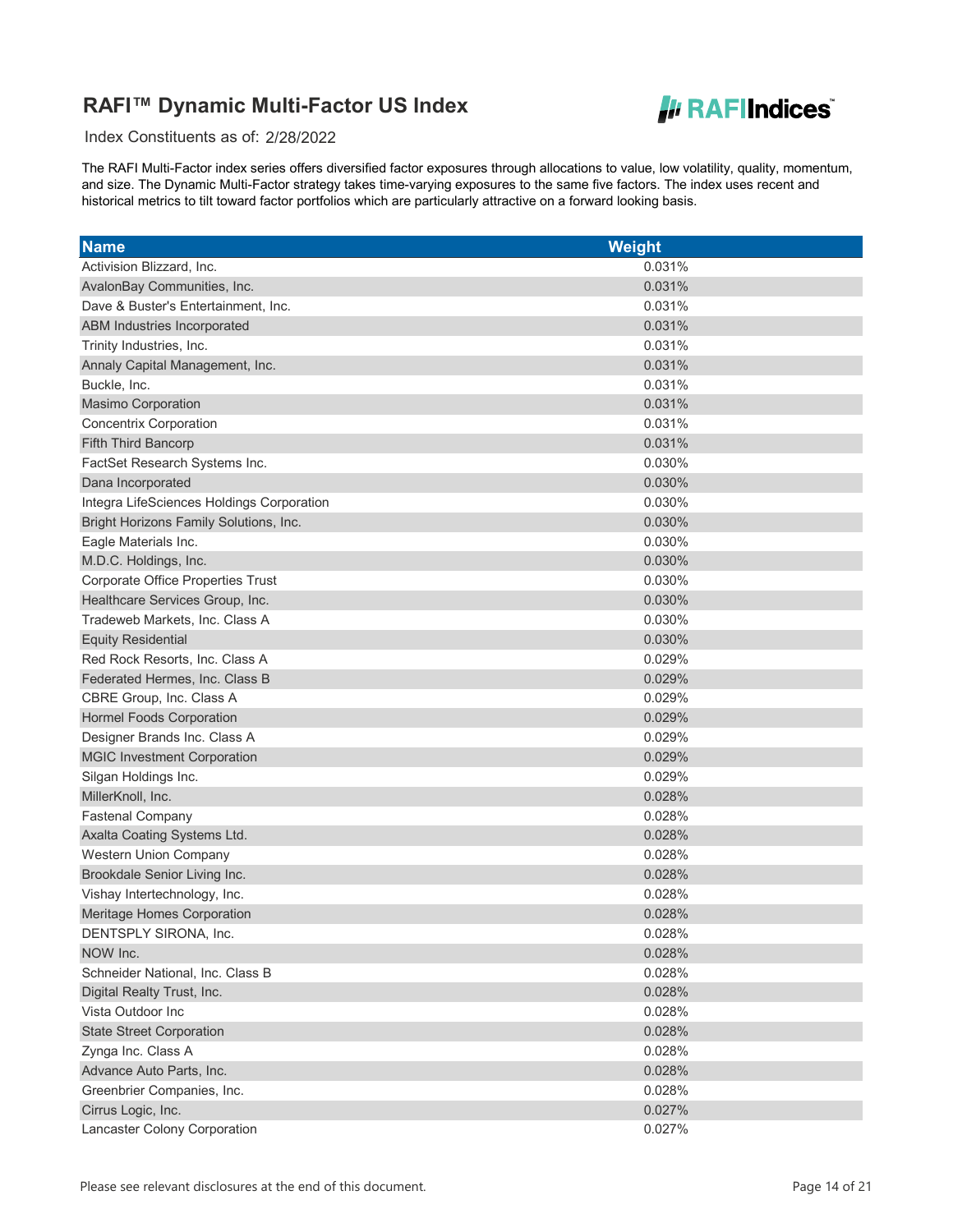

Index Constituents as of: 2/28/2022

| <b>Name</b>                            | <b>Weight</b> |
|----------------------------------------|---------------|
| Alexandria Real Estate Equities, Inc.  | 0.027%        |
| ONEOK, Inc.                            | 0.027%        |
| Hillenbrand, Inc.                      | 0.027%        |
| Terminix Global Holdings Inc           | 0.027%        |
| <b>Allegiant Travel Company</b>        | 0.027%        |
| Expedia Group, Inc.                    | 0.027%        |
| White Mountains Insurance Group Ltd    | 0.027%        |
| Western Alliance Bancorp               | 0.027%        |
| Airbnb, Inc. Class A                   | 0.026%        |
| Nomad Foods Ltd.                       | 0.026%        |
| <b>Campbell Soup Company</b>           | 0.026%        |
| People's United Financial, Inc.        | 0.026%        |
| Valmont Industries, Inc.               | 0.026%        |
| PVH Corp.                              | 0.026%        |
| <b>Halliburton Company</b>             | 0.026%        |
| Hain Celestial Group, Inc.             | 0.026%        |
| Tanger Factory Outlet Centers, Inc.    | 0.026%        |
| Insperity, Inc.                        | 0.026%        |
| SBA Communications Corp. Class A       | 0.026%        |
| Mattel, Inc.                           | 0.026%        |
| <b>EQT Corporation</b>                 | 0.026%        |
| Sinclair Broadcast Group, Inc. Class A | 0.026%        |
| Oceaneering International, Inc.        | 0.025%        |
| Edgewell Personal Care Co.             | 0.025%        |
| <b>RLJ Lodging Trust</b>               | 0.025%        |
| Healthcare Realty Trust Incorporated   | 0.025%        |
| Mueller Industries, Inc.               | 0.025%        |
| Corteva Inc                            | 0.025%        |
| <b>Colfax Corporation</b>              | 0.025%        |
| Hub Group, Inc. Class A                | 0.025%        |
| Chemours Co.                           | 0.025%        |
| Meritor, Inc.                          | 0.025%        |
| Ingredion Incorporated                 | 0.025%        |
| Coca-Cola Europacific Partners plc     | 0.025%        |
| <b>Physicians Realty Trust</b>         | 0.025%        |
| Big Lots, Inc.                         | 0.025%        |
| <b>ON Semiconductor Corporation</b>    | 0.025%        |
| Tetra Tech, Inc.                       | 0.025%        |
| Telephone and Data Systems, Inc.       | 0.025%        |
| <b>GATX Corporation</b>                | 0.025%        |
| Take-Two Interactive Software, Inc.    | 0.024%        |
| Rite Aid Corporation                   | 0.024%        |
| O-I Glass Inc                          | 0.024%        |
| NewMarket Corporation                  | 0.024%        |
| <b>AGNC Investment Corp.</b>           | 0.024%        |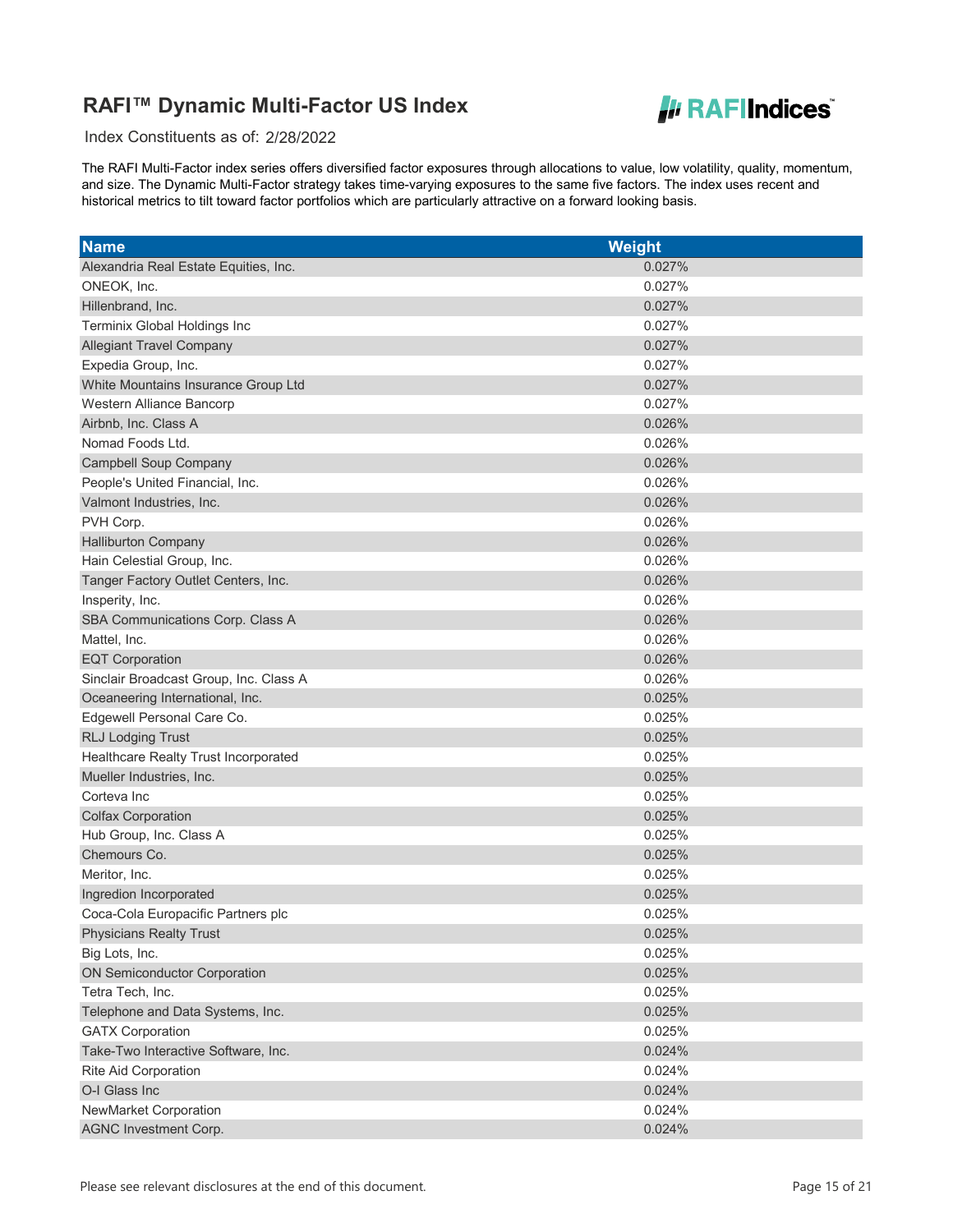

Index Constituents as of: 2/28/2022

| <b>Name</b>                                  | Weight |
|----------------------------------------------|--------|
| AMC Networks Inc. Class A                    | 0.024% |
| TransDigm Group Incorporated                 | 0.024% |
| Cullen/Frost Bankers, Inc.                   | 0.024% |
| Black Knight, Inc.                           | 0.024% |
| Guess?, Inc.                                 | 0.024% |
| Apartment Income REIT Corp                   | 0.024% |
| Lennar Corporation Class A                   | 0.024% |
| Aspen Technology, Inc.                       | 0.024% |
| Worthington Industries, Inc.                 | 0.024% |
| Diamondback Energy, Inc.                     | 0.023% |
| <b>ODP</b> Corporation                       | 0.023% |
| Tyler Technologies, Inc.                     | 0.023% |
| PS Business Parks, Inc.                      | 0.023% |
| GMS Inc.                                     | 0.023% |
| TD SYNNEX Corporation                        | 0.023% |
| Genworth Financial, Inc. Class A             | 0.023% |
| Erie Indemnity Company Class A               | 0.023% |
| United Airlines Holdings, Inc.               | 0.023% |
| Envista Holdings Corp.                       | 0.023% |
| <b>Vulcan Materials Company</b>              | 0.023% |
| Rush Enterprises, Inc. Class A               | 0.022% |
| <b>Taylor Morrison Home Corporation</b>      | 0.022% |
| <b>Select Medical Holdings Corporation</b>   | 0.022% |
| Hartford Financial Services Group, Inc.      | 0.022% |
| Saia, Inc.                                   | 0.022% |
| Martin Marietta Materials, Inc.              | 0.022% |
| Pinnacle Financial Partners, Inc.            | 0.022% |
| Masonite International Corp.                 | 0.022% |
| Mid-America Apartment Communities, Inc.      | 0.022% |
| New York Times Company Class A               | 0.022% |
| Brixmor Property Group, Inc.                 | 0.022% |
| Grand Canyon Education, Inc.                 | 0.022% |
| KeyCorp                                      | 0.022% |
| Moelis & Co. Class A                         | 0.022% |
| United Rentals, Inc.                         | 0.022% |
| Stifel Financial Corp.                       | 0.022% |
| <b>Regions Financial Corporation</b>         | 0.022% |
| Empire State Realty Trust, Inc. Class A      | 0.022% |
| Pitney Bowes Inc.                            | 0.022% |
| Ziff Davis, Inc.                             | 0.022% |
| American Axle & Manufacturing Holdings, Inc. | 0.021% |
| Synovus Financial Corp.                      | 0.021% |
| Nexstar Media Group, Inc. Class A            | 0.021% |
| Belden Inc.                                  | 0.021% |
| <b>M&amp;T Bank Corporation</b>              | 0.021% |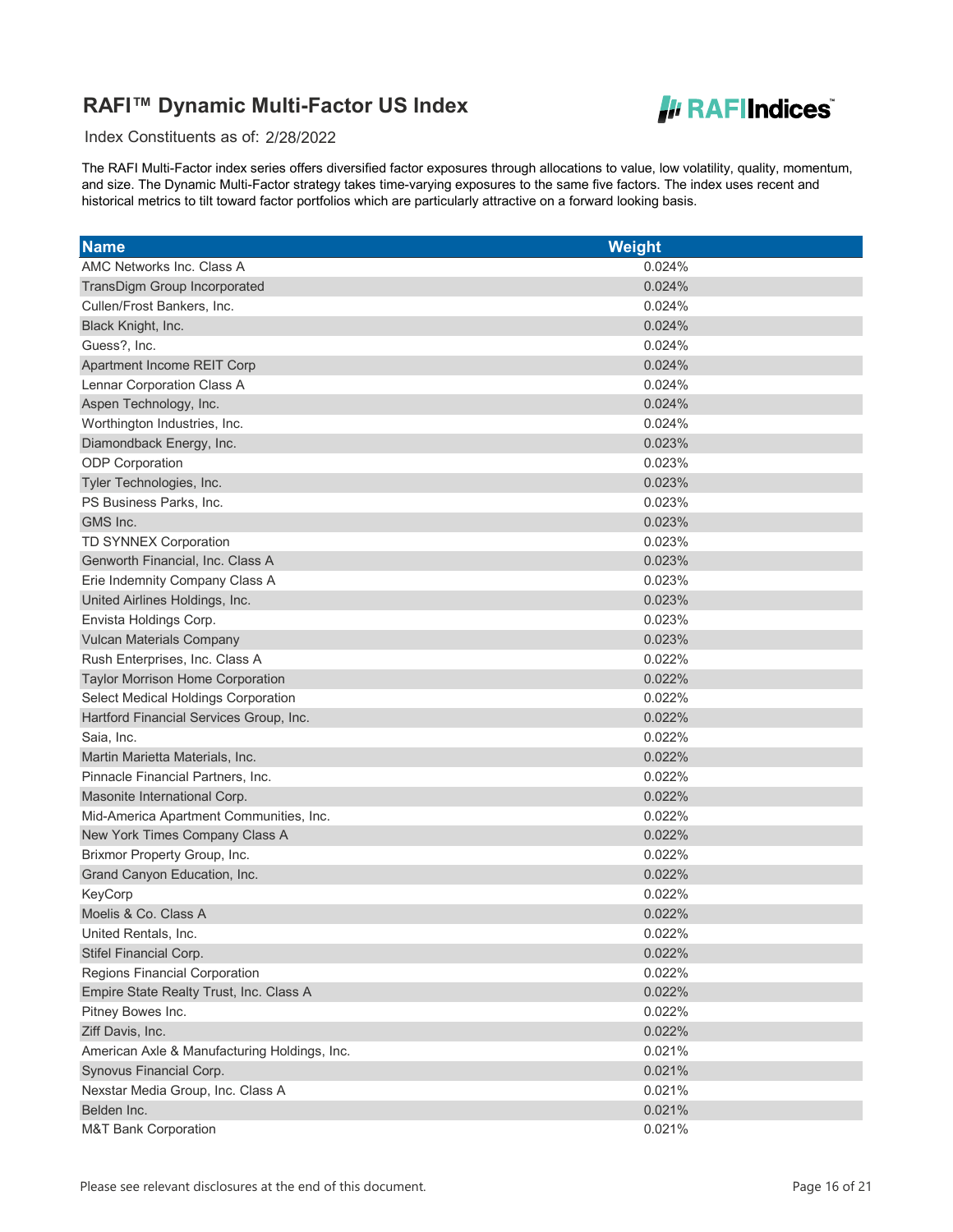

Index Constituents as of: 2/28/2022

| <b>Name</b>                                     | <b>Weight</b> |
|-------------------------------------------------|---------------|
| John Wiley & Sons, Inc. Class A                 | 0.021%        |
| FirstEnergy Corp.                               | 0.021%        |
| Old Republic International Corporation          | 0.021%        |
| RLI Corp.                                       | 0.021%        |
| Northern Trust Corporation                      | 0.021%        |
| Dover Corporation                               | 0.021%        |
| FirstCash Holdings, Inc.                        | 0.021%        |
| American Equity Investment Life Holding Company | 0.021%        |
| Citizens Financial Group, Inc.                  | 0.021%        |
| MFA Financial, Inc.                             | 0.021%        |
| PennyMac Mortgage Investment Trust              | 0.021%        |
| Huntington Bancshares Incorporated              | 0.021%        |
| NetScout Systems, Inc.                          | 0.021%        |
| World Fuel Services Corporation                 | 0.021%        |
| TopBuild Corp.                                  | 0.021%        |
| Matson, Inc.                                    | 0.020%        |
| Applied Industrial Technologies, Inc.           | 0.020%        |
| Helen of Troy Limited                           | 0.020%        |
| <b>Avista Corporation</b>                       | 0.020%        |
| Redwood Trust, Inc.                             | 0.020%        |
| Washington Real Estate Investment Trust         | 0.020%        |
| Polaris Inc.                                    | 0.020%        |
| Myriad Genetics, Inc.                           | 0.020%        |
| AAR CORP.                                       | 0.020%        |
| Wolfspeed Inc                                   | 0.020%        |
| Arcosa, Inc.                                    | 0.020%        |
| Cal-Maine Foods, Inc.                           | 0.020%        |
| Piedmont Office Realty Trust, Inc. Class A      | 0.020%        |
| Kaiser Aluminum Corporation                     | 0.020%        |
| Marriott Vacations Worldwide Corporation        | 0.020%        |
| MEDNAX, Inc.                                    | 0.020%        |
| Green Plains Inc.                               | 0.020%        |
| National Instruments Corporation                | 0.020%        |
| Central Garden & Pet Company Class A            | 0.020%        |
| Graham Holdings Co. Class B                     | 0.019%        |
| Under Armour, Inc. Class A                      | 0.019%        |
| Essex Property Trust, Inc.                      | 0.019%        |
| <b>EPR Properties</b>                           | 0.019%        |
| <b>Carpenter Technology Corporation</b>         | 0.019%        |
| Raymond James Financial, Inc.                   | 0.019%        |
| Sanmina Corporation                             | 0.019%        |
| Azenta, Inc.                                    | 0.019%        |
| <b>Acadia Realty Trust</b>                      | 0.019%        |
| Coherent, Inc.                                  | 0.019%        |
| BrightSphere Investment Group, Inc.             | 0.019%        |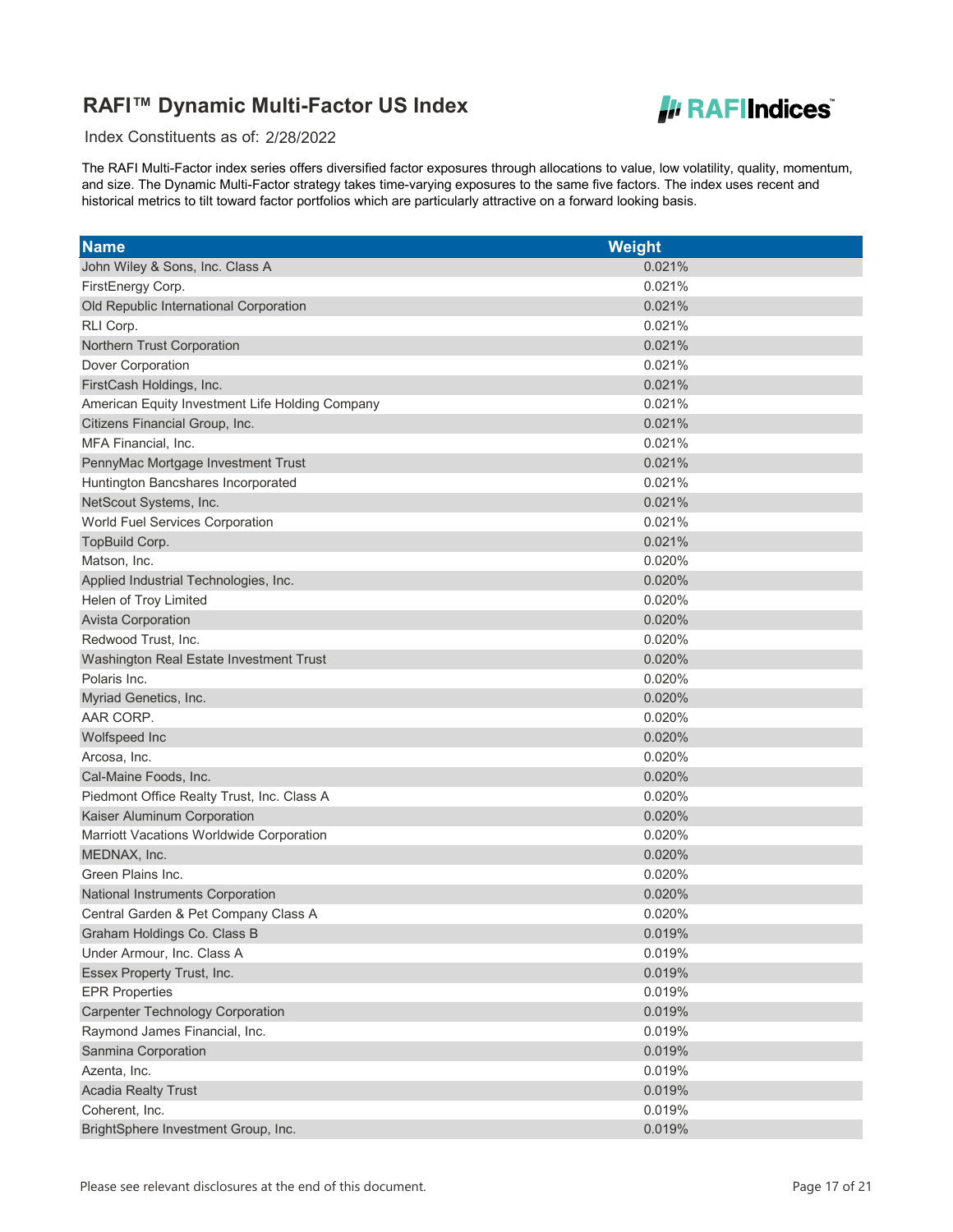

Index Constituents as of: 2/28/2022

| <b>Name</b>                                     | <b>Weight</b> |
|-------------------------------------------------|---------------|
| PRA Group, Inc.                                 | 0.019%        |
| Veris Residential, Inc.                         | 0.018%        |
| Children's Place, Inc.                          | 0.018%        |
| Littelfuse, Inc.                                | 0.018%        |
| Madison Square Garden Sports Corp. Class A      | 0.018%        |
| CVR Energy, Inc.                                | 0.018%        |
| Glacier Bancorp, Inc.                           | 0.018%        |
| Cincinnati Financial Corporation                | 0.018%        |
| Delta Air Lines, Inc.                           | 0.018%        |
| Silicon Laboratories Inc.                       | 0.018%        |
| EMCOR Group, Inc.                               | 0.018%        |
| Skechers U.S.A., Inc. Class A                   | 0.018%        |
| Apollo Commercial Real Estate Finance, Inc.     | 0.018%        |
| Toll Brothers, Inc.                             | 0.018%        |
| Primoris Services Corporation                   | 0.017%        |
| Principal Financial Group, Inc.                 | 0.017%        |
| Syneos Health, Inc. Class A                     | 0.017%        |
| Invesco Mortgage Capital Inc.                   | 0.017%        |
| La-Z-Boy Incorporated                           | 0.017%        |
| <b>ArcBest Corporation</b>                      | 0.017%        |
| J & J Snack Foods Corp.                         | 0.017%        |
| Xenia Hotels & Resorts, Inc.                    | 0.017%        |
| Granite Construction Incorporated               | 0.017%        |
| Bank OZK                                        | 0.017%        |
| NRG Energy, Inc.                                | 0.017%        |
| Spirit Realty Capital, Inc.                     | 0.017%        |
| Ormat Technologies, Inc.                        | 0.017%        |
| Janus Henderson Group PLC                       | 0.017%        |
| nVent Electric plc                              | 0.017%        |
| Community Health Systems, Inc.                  | 0.017%        |
| CarMax, Inc.                                    | 0.017%        |
| <b>Newell Brands Inc</b>                        | 0.016%        |
| Ashland Global Holdings, Inc.                   | 0.016%        |
| <b>Valley National Bancorp</b>                  | 0.016%        |
| Boston Properties, Inc.                         | 0.016%        |
| <b>Service Properties Trust</b>                 | 0.016%        |
| <b>ASGN Inc</b>                                 | 0.016%        |
| <b>Mercury General Corporation</b>              | 0.016%        |
| Thor Industries, Inc.                           | 0.016%        |
| <b>GEO Group Inc</b>                            | 0.016%        |
| <b>Stewart Information Services Corporation</b> | 0.016%        |
| CF Industries Holdings, Inc.                    | 0.016%        |
| G-III Apparel Group, Ltd.                       | 0.016%        |
| SkyWest, Inc                                    | 0.016%        |
| CenterPoint Energy, Inc.                        | 0.016%        |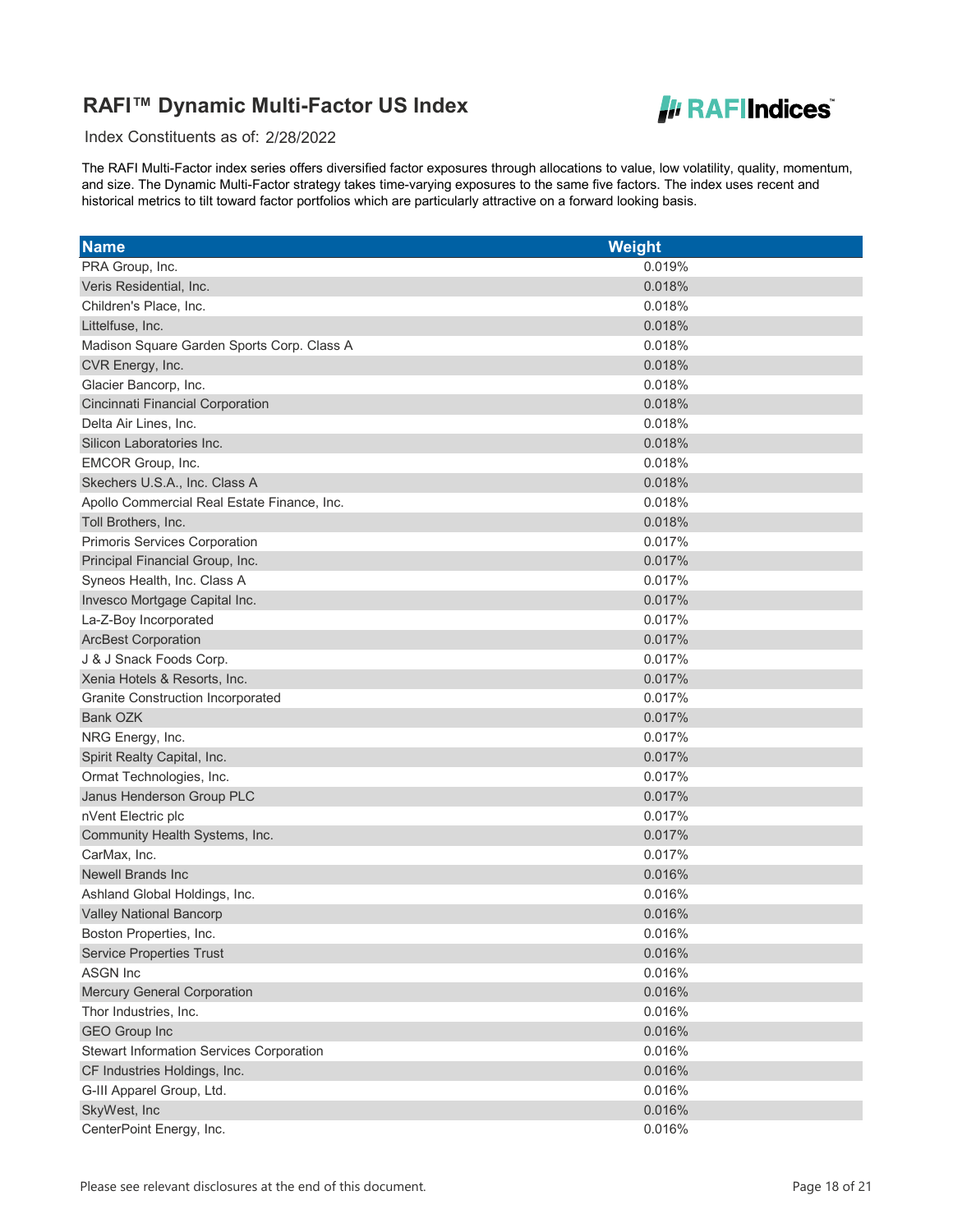

Index Constituents as of: 2/28/2022

| <b>Name</b>                                     | <b>Weight</b> |
|-------------------------------------------------|---------------|
| Compass Minerals International, Inc.            | 0.016%        |
| <b>MGM Resorts International</b>                | 0.016%        |
| ManTech International Corporation Class A       | 0.016%        |
| <b>HNI Corporation</b>                          | 0.016%        |
| <b>Markel Corporation</b>                       | 0.016%        |
| Nielsen Holdings Plc                            | 0.015%        |
| New York Mortgage Trust, Inc.                   | 0.015%        |
| Scientific Games Corporation                    | 0.015%        |
| Comfort Systems USA, Inc.                       | 0.015%        |
| Masco Corporation                               | 0.015%        |
| TripAdvisor, Inc.                               | 0.015%        |
| Textron Inc.                                    | 0.015%        |
| <b>Greif Class A</b>                            | 0.015%        |
| Moog Inc. Class A                               | 0.015%        |
| Columbia Sportswear Company                     | 0.015%        |
| Steelcase Inc. Class A                          | 0.015%        |
| Artisan Partners Asset Management, Inc. Class A | 0.014%        |
| Clear Channel Outdoor Holdings Inc              | 0.014%        |
| Akamai Technologies, Inc.                       | 0.014%        |
| Dorman Products, Inc.                           | 0.014%        |
| GrafTech International Ltd.                     | 0.014%        |
| Evergy, Inc.                                    | 0.013%        |
| Andersons, Inc.                                 | 0.013%        |
| <b>USANA Health Sciences, Inc.</b>              | 0.012%        |
| Plexus Corp.                                    | 0.012%        |
| Equitable Holdings, Inc.                        | 0.012%        |
| Adtalem Global Education Inc.                   | 0.012%        |
| Super Micro Computer, Inc.                      | 0.012%        |
| Dell Technologies Inc Class C                   | 0.012%        |
| CoreCivic, Inc.                                 | 0.012%        |
| Comerica Incorporated                           | 0.012%        |
| Jones Lang LaSalle Incorporated                 | 0.012%        |
| Ingles Markets, Incorporated Class A            | 0.012%        |
| Carlisle Companies Incorporated                 | 0.012%        |
| Alexander & Baldwin, Inc.                       | 0.011%        |
| Ladder Capital Corp. Class A                    | 0.011%        |
| Ovintiv Inc                                     | 0.011%        |
| Archrock Inc.                                   | 0.011%        |
| <b>LKQ Corporation</b>                          | 0.011%        |
| Vector Group Ltd.                               | 0.011%        |
| PriceSmart, Inc.                                | 0.011%        |
| Southwest Airlines Co.                          | 0.011%        |
| Office Properties Income Trust                  | 0.011%        |
| Tapestry, Inc.                                  | 0.011%        |
| Snap-on Incorporated                            | 0.010%        |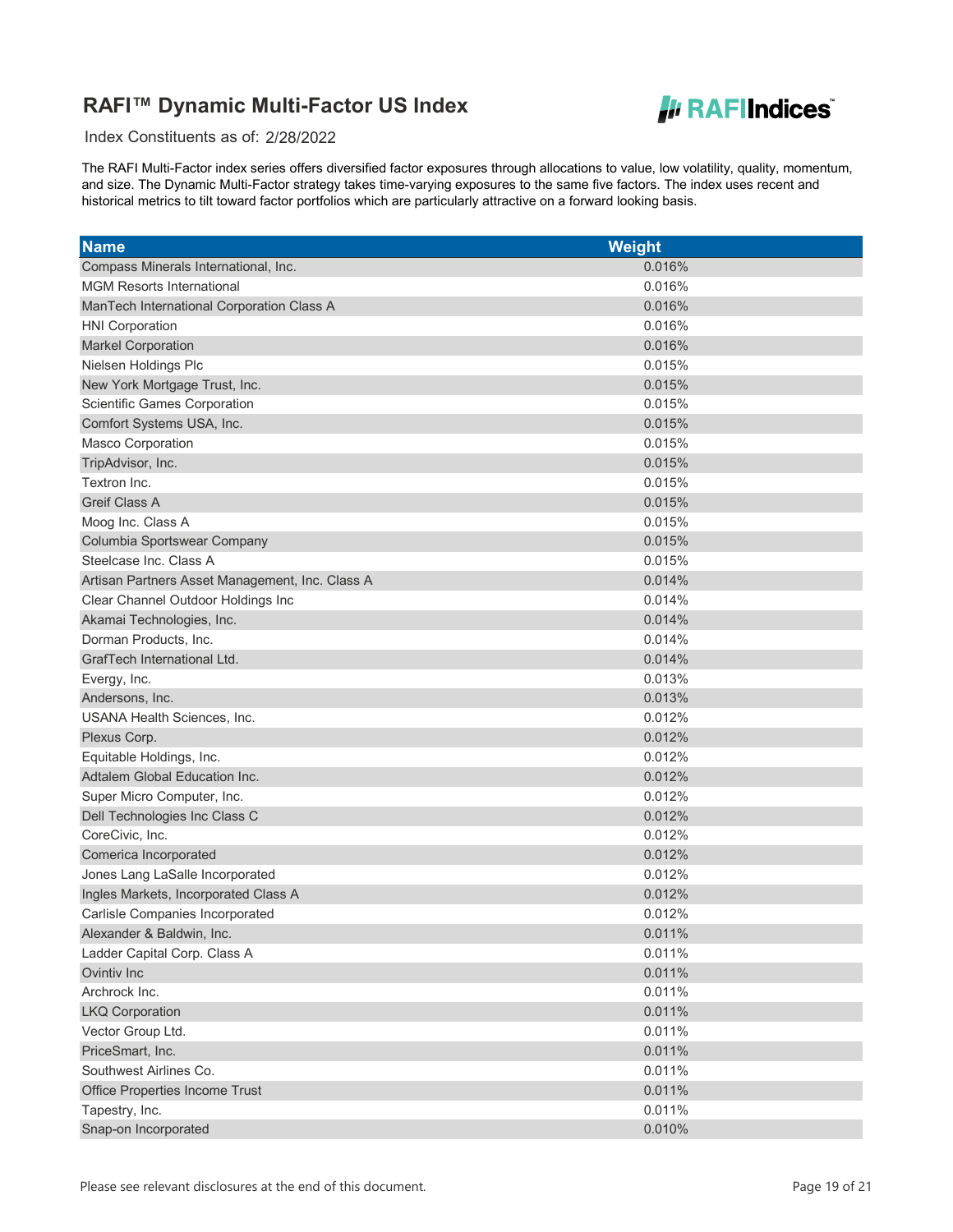

Index Constituents as of: 2/28/2022

The RAFI Multi-Factor index series offers diversified factor exposures through allocations to value, low volatility, quality, momentum, and size. The Dynamic Multi-Factor strategy takes time-varying exposures to the same five factors. The index uses recent and historical metrics to tilt toward factor portfolios which are particularly attractive on a forward looking basis.

| <b>Name</b>                         | <b>Weight</b> |
|-------------------------------------|---------------|
| Zions Bancorporation, N.A.          | 0.010%        |
| Fossil Group, Inc.                  | 0.010%        |
| Deluxe Corporation                  | 0.010%        |
| Coty Inc. Class A                   | 0.009%        |
| Capri Holdings Limited              | 0.009%        |
| Conduent, Inc.                      | 0.009%        |
| American Financial Group, Inc.      | 0.009%        |
| Capitol Federal Financial, Inc.     | 0.008%        |
| <b>Alleghany Corporation</b>        | 0.008%        |
| Discovery, Inc.                     | 0.008%        |
| <b>UGI Corporation</b>              | 0.007%        |
| Mohawk Industries, Inc.             | 0.007%        |
| Aramark                             | 0.007%        |
| <b>Vornado Realty Trust</b>         | 0.007%        |
| Huntington Ingalls Industries, Inc. | 0.007%        |
| Hasbro, Inc.                        | 0.006%        |
| Douglas Elliman Inc.                | 0.004%        |
| Avangrid, Inc.                      | 0.002%        |
| Orion Office REIT, Inc.             | 0.001%        |

The material contained in this document is for informational purposes only. This material is not intended as an offer or solicitation for the purchase or sale of any security or financial instrument, nor is it advice or a recommendation to enter into any transaction. RAFI Indices, LLC ("RI), its affiliates, agents, and each of their respective officers, directors, employees, agents, representatives and licensors (collectively "Research Affiliates") does not make any warranties, express or implied, to anyone regarding the information provided herein, including, without limitation, any warranties with respect to the timeliness, sequence, accuracy, completeness, currentness, merchantability, quality or fitness for a particular purpose or any warranties as to the results to be obtained by any third-party in connection with the use of the information. Nothing contained in this material is intended to constitute legal, tax, securities or investment advice, nor an opinion regarding the appropriateness of any investment, nor a solicitation of any type. The general information contained in this material should not be acted upon without obtaining specific legal, tax and investment advice from a licensed professional. Investors should be aware of the risks associated with data sources and quantitative processes used to create the content contained herein or the investment management process. Errors may exist in data acquired from third party vendors, the construction or coding of indices or model portfolios, and the construction of the spreadsheets, results or information provided. Research Affiliates takes reasonable steps to eliminate or mitigate errors, and to identify data and process errors so as to minimize the potential impact of such errors, however Research Affiliates cannot guarantee that such errors will not occur. Use of this material is conditioned upon, and evidence of, the user's full release of Research Affiliates from any liability or responsibility for any loss or damage, direct, indirect or consequential, arising from or related to (i) any inaccuracy or incompleteness in, errors or omissions in the information or (ii) any decision made or action taken by any third party in reliance upon this information. Research Affiliates shall not be liable to anyone for loss of business revenues, lost profits or any indirect, consequential, special or similar damages whatsoever, whether in contract, tort or otherwise, even if advised of the possibility of such damages.   

Any applicable financial instruments are not sponsored, promoted, sold or supported in any other manner by RI or Solactive AG ("Solactive"), nor does RI or Solactive offer any express or implicit guarantee or assurance either with regard to the results of using the Index and/or Index trademark or the Index Price at any time or in any other respect. The Index is calculated and published by RI and Solactive. RI and Solactive use their best efforts to ensure that the Index is calculated correctly. Irrespective of their obligations towards Licensee, neither RI nor Solactive has any obligation to point out errors in the Index to third parties, including but not limited to Licensee, investors and/or financial intermediaries of the financial instrument. Neither publication of the Index nor the licensing of the Index or Index trademark for the purpose of use in connection with the financial instrument constitutes a recommendation by RI or Solactive to invest capital in said financial instrument nor does it in any way represent an assurance or opinion of RI or Solactive with regard to any investment in the financial instrument.

The trademarks Fundamental Index™, RAFI™, Research Affiliates Equity™, RAE™ and the Research Affiliates™ trademark and corporate name and all related logos are the exclusive intellectual property of Research Affiliates, LLC ("RA") and in some cases are registered trademarks in the U.S. and other countries. Various features of the Fundamental Index methodology, including an accounting data-based non-capitalization data processing system and method for creating and weighting an index of securities, are protected by various patents of RA. (See applicable US Patents, Patent Publications and protected trademarks located at https://www.researchaffiliates.com/legal/disclosures#patent-trademarks-and-copyrights, which are fully incorporated herein.) Any use of these trademarks, logos or patented methodologies without the prior written permission of RA, is expressly prohibited. RA reserves the right to take any and all necessary action to preserve all of its rights, title, and interest in and to these marks and patents.